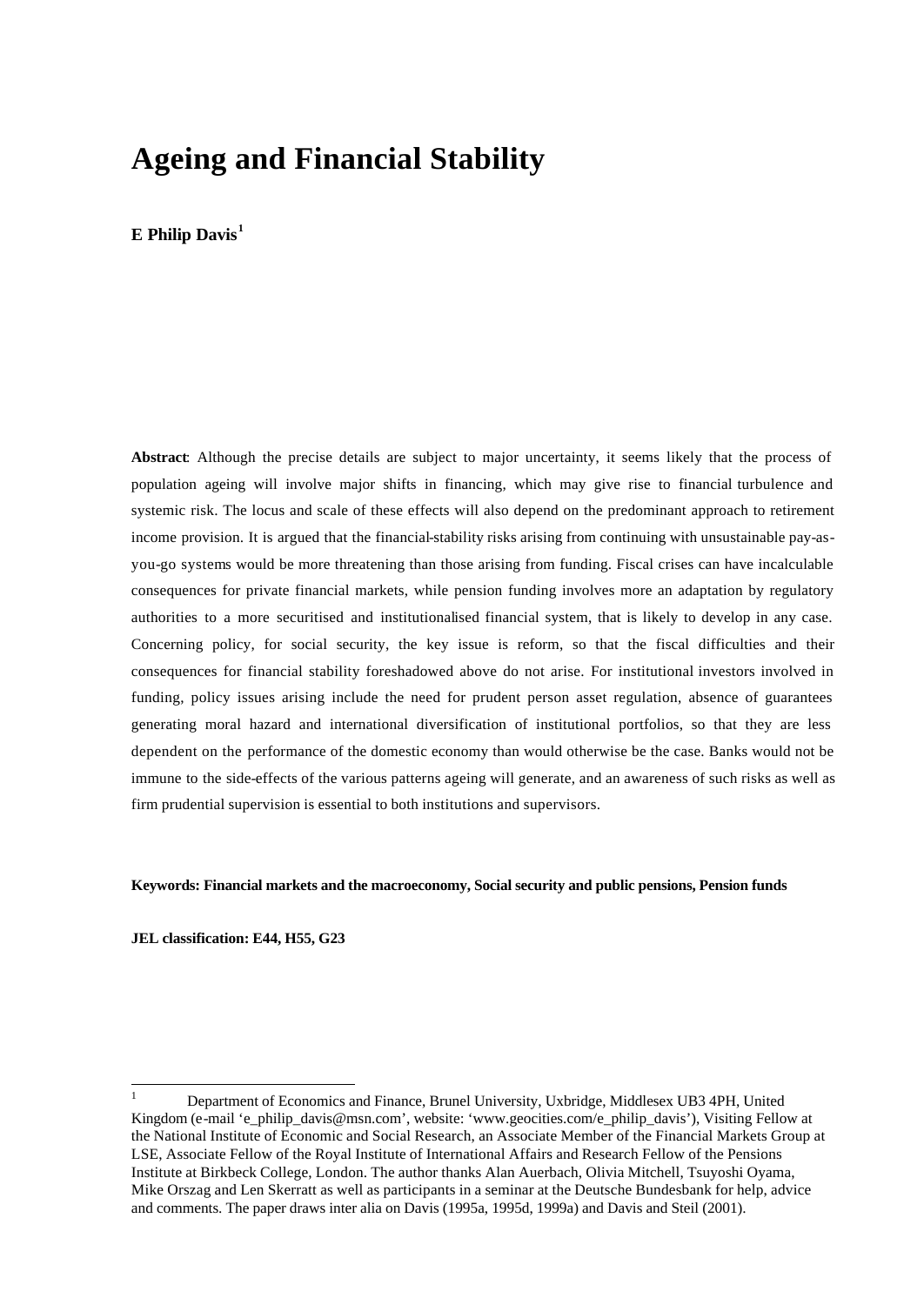#### **Introduction**

This article reviews some of the potential pitfalls for systemic financial stability that may arise from the process of population ageing in coming decades. Although the issues are of global relevance, they will most directly affect OECD countries such as those in the EU. We draw on the extant theoretical and empirical literature on ageing and financial instability, including projections of the macroeconomic effects of ageing and experience of recent financial crises. Our focus is largely on the forms of widespread financial instability that may affect the macroeconomy, in line with the following definition of systemic risk "a sequence of events entailing heightened risk of a financial crisis, where a financial crisis is seen in turn as 'a major and contagious collapse of the financial system, entailing inability to provide payments services or to allocate funds for investment".

Beyond its systemic consequences, such financial turbulence could certainly also entail risks to retirement income security for individuals. However, such individual risks are not central to our discussion, not least because risks to retirement income security go much wider than situations characterised by financial instability in this sense. Notably, individual risks in pay-as-you-go schemes are broadly political (that the "contract between generations" will not be honoured) while retirement incomes from funded schemes depend strongly on average capital market returns and the efficiency of annuities markets (Miles 1999)<sup>3</sup>. The lack of understanding among members of the public of the best approach to financing retirement, including the appropriate level of saving, may in itself aggravate retirement risks in private systems (Mitchell and Bodie 2000), although some outstanding risks may be ameliorated by feasible financial innovations, such as a reverse mortgage system.

The article is structured as follows: In the first section we provide a framework for assessing financial instability. In the second, we outline the projected patterns of ageing, while in the third and fourth we briefly trace the likely macroeconomic and financial-market consequences of ageing. In section five we go on to consider some of the potential outworkings of the process that may give rise to systemic risks. These may be divided into a number of subcategories, including financial stability issues arising from the macroeconomic trends anticipated from ageing, the financing difficulties of pay-as-you-go pensions, precautionary saving by the population as it ages in the presence of unsustainable pay-as-you-go schemes, risks for financial stability arising from the growth of institutional investors and the difficulties that may arise from the pattern of asset accumulation during funding.

There is a considerable element of uncertainty in many of the risks of instability, although we seek wherever possible to base them in existing experience of financial turbulence – not least those of Japan which have some links to rapid ageing in that country<sup>4</sup>. More generally, it is important to note at the outset that the effects of ageing on national financial systems are themselves highly uncertain, not least because they will be influenced

 $\mathfrak{Z}$ <sup>2</sup> An issue aris es as to whether the definition should include the mispricing of financial assets. We suggest that though this may accompany a financial crisis, the failure of payments and of allocation of funds are the defining features. Arguably, mispricing of financial assets is quite common (eg in asset bubbles, exchange rate misalignments and mispricing of credit risk) without entailing a financial crisis, or even systemic risk, whereas failure of payments and of credit allocation are only seen in a crisis. Mispricing may nonetheless be part of the overall pattern that builds towards a crisis.

<sup>3</sup> Generally, the differing risks to which pay-as-you-go and funding are subject suggest a need for retaining elements of both systems as a means of diversification.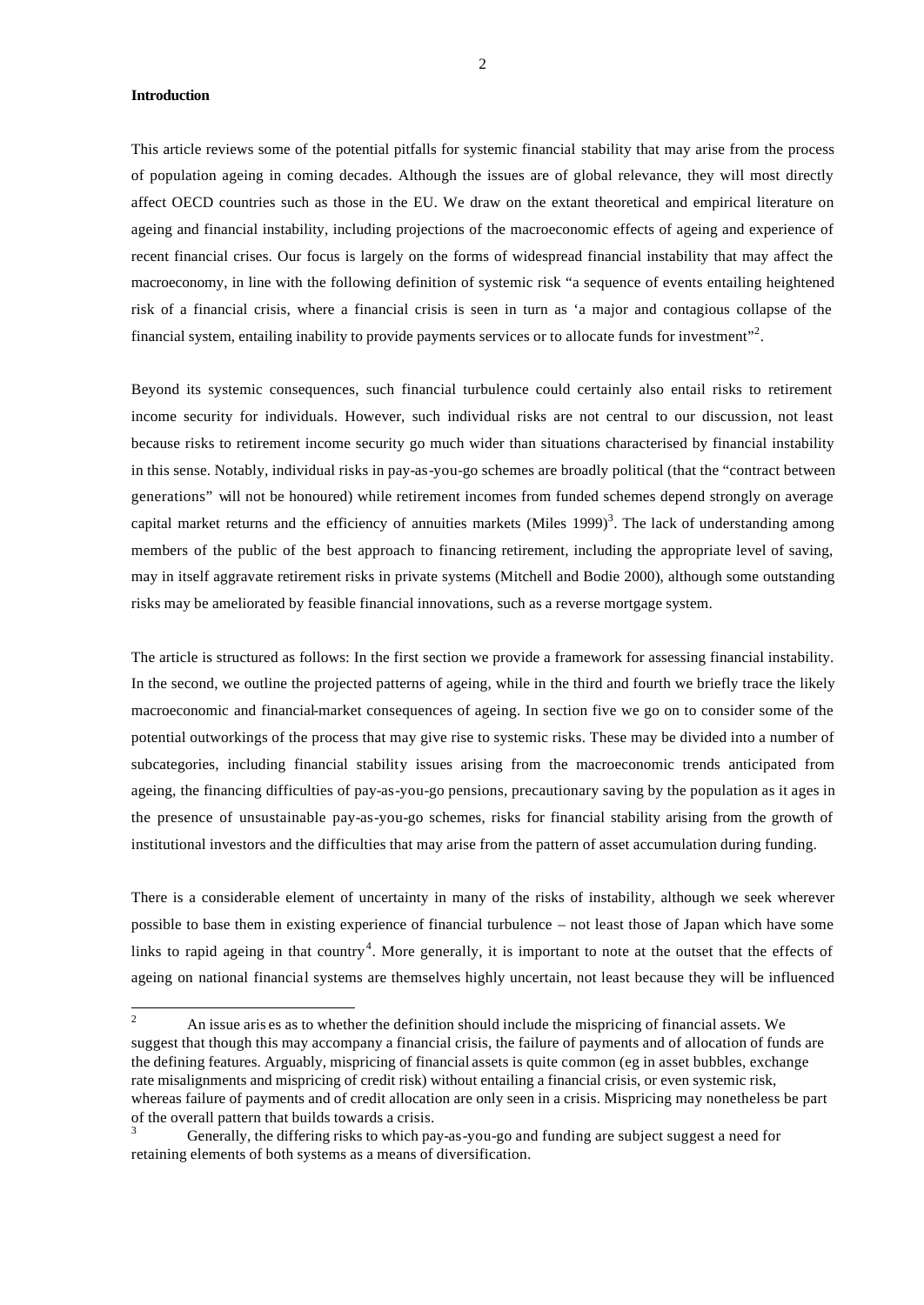by as yet unknown future reforms (e.g. reducing the benefits from pay-as-you-go systems), and fiscal or regulatory changes (e.g. taxation of the assets of funded schemes). Due to this strong element of uncertainty to outcomes for individual countries, our main focus is on global issues and on generic aspects that will occur to differing degrees in different countries. In particular, we distinguish effects likely to arise in countries dependent on pay-as-you-go, which finance the burden of ageing by taxation; those arising in countries dependent on payas-you-go, which use bond issuance, and countries which pre-fund pensions in private markets<sup>5</sup>.

Meanwhile, in setting out the potential pitfalls for financial stability that could arise specifically from ageing, it is important to add that other causes of financial instability are unlikely to fade from view. Among the most important may be those arising from intense competition in liberalised and securitized financial markets, where agency problems are important and there are mispriced government guarantees (see Davis 1995a).

#### **1 Indicators of financial instability**

As a preliminary to analysis of possible systemic risks linked to ageing, it is useful to set out some elements of a framework for analysing and seeking to predict periods of financial instability. This is set out in detail in Davis (1999a). We suggest that many of the strands of the theory of financial instability have a contribution to make to our understanding of financial crises (see also Mayer (2000) and articles summarised therein), but that the explanations are in most cases partial. In our view, a selective synthesis drawing on the evidence of actual crises is the correct approach to adopt. The relevant theories include those of:

• "debt and financial fragility", which suggests that over indebtedness, asset price booms and banking crises are a normal feature of the cycle (Fisher (1933), Kindelberger (1978), Minsky (1977));

"monetarist" that bank failures impact on the economy via a reduction in the supply of money (Friedman and Schwartz 1963);

• "uncertainty" as opposed to risk as a key feature of financial instability, linked closely to confidence, and helping to explain the at times disproportionate responses of financial markets in times of stress (Shafer 1986);

• "disaster myopia" that competitive, incentive-based and psychological mechanisms lead financial institutions and regulators to underestimate the risk of financial instability (Guttentag and Herring (1984), Herring (1999));

• "asymmetric information and agency costs" that these well-known market failure of the debt contract help to explain the nature of financial instability e.g. credit tightening as interest rates rise and asset prices fall (Mishkin 1991), or the tendency of lenders to make high risk loans owing to the shifting of risk linked to agency problems (Allen and Gale 1999. 2000);

and complementing these,

l

Brooks (2000) points to the exceptional ageing of the Japanese population since 1950, related to the decline in the birth rate after WW2. This has meant, for example, that the youth dependency rate has declined from 60% in 1950, the highest in the OECD, to 23% in 2000, which is the lowest.

<sup>5</sup> Note that we do not assess separately the effects of publicly managed funding initiatives (see Davis 1998).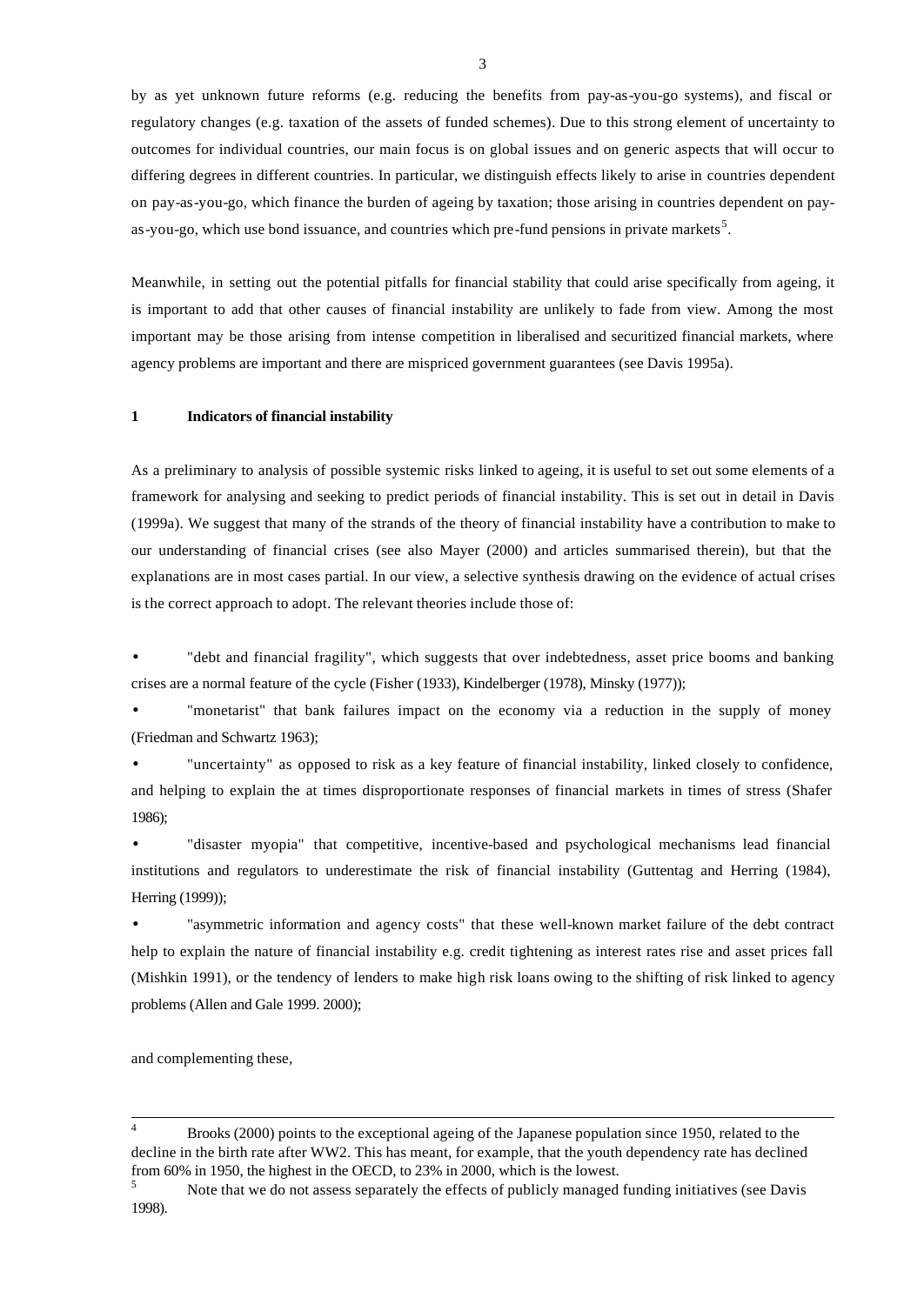• "bank runs" that panic runs on banks (which may follow the various stimuli identified by the above theories) link to the maturity transformation they undertake, and the relatively lesser liquidity of their assets (Diamond and Dybvig 1983)<sup>6</sup>; such theory can also be applied to failures of securities market liquidity (Davis 1994, 1999b);

• "herding" among institutional investors as a potential cause for price volatility in asset markets, driven e.g. by peer-group performance comparisons, that may affect banks and other leveraged institutions (Scharfstein and Stein 1990, Davis and Steil 2001);

• "industrial" that effects of changes in entry conditions in financial markets can both encompass and provide a supplementary set of underlying factors and transmission mechanism to those noted above (Davis 1995a).

It is also recognised that *inadequacies in regulation* may heighten<sup>7</sup> tendencies to take excessive risks. Mispriced "safety net" assistance generates moral hazard, which if not offset by enhanced prudential regulation may lead to heightened ris k taking (McKinnon and Pill 1997). This pattern may be particularly threatening as developments such as deregulation and increased competition reduce franchise values (Keeley 1991). Moreover, lenders in the interbank market may not have the correct incentives to discriminate between banks (by price or quantity rationing) and discourage risk–takers (Bernard and Bisignano 2000).<sup>8</sup>

There is also a need for consideration of the *role of international capital flows*. Traditionally, the focus of the literature on exchange rate crises (Krugman 1991) has been on the possible gains from speculation against a depreciation of a fixed parity, given the size of the nation's foreign exchange reserves and various fundamental factors, notably the net external asset position and the balance of payments. Some models suggest that such a process is akin to bank runs described above. The contribution of international capital flows to recent crises and their international transmission introduce a number of additional elements:

• the issue of exchange rate pressure, resisted by the authorities via interest rate increases, which may trigger or aggravate financial instability;

• complications introduced by the financing of the public or private sector in foreign currency, which makes balance-sheet positions sensitive to exchange rates, and leads to a potential link from depreciation in the context of a currency crisis to more general financial instability;

• the increasing role of institutional investors as a conduit for capital flows. As they are under severe pressure to perform in line with peers, they are particularly likely to "herd" into rising markets and to seek rapid withdrawal from falling markets, destabilising domestic financial markets and exchange rates (Davis 1995c);

• a possible link of contagion where there are cross-country similarities in trade patterns (Glick and Rose 1998).

l

 $\Delta$ 

Note that such "runs" lead to a contraction in the money supply, in line with the monetarist view, if the depositors seek cash, but not if they "run" to "safer" banks.

<sup>7</sup> Risks can arise from agency problems independently of the safety net (Allen and Gale 1999).

<sup>8</sup> In the case of excessive regulatory protection, "excessive competition" can arise despite knowledge by lenders of the true probabilities of cyclical shocks and even the distribution of disastrous outcomes. Institutions may as a consequence hold inadequate capital on a risk-adjusted basis.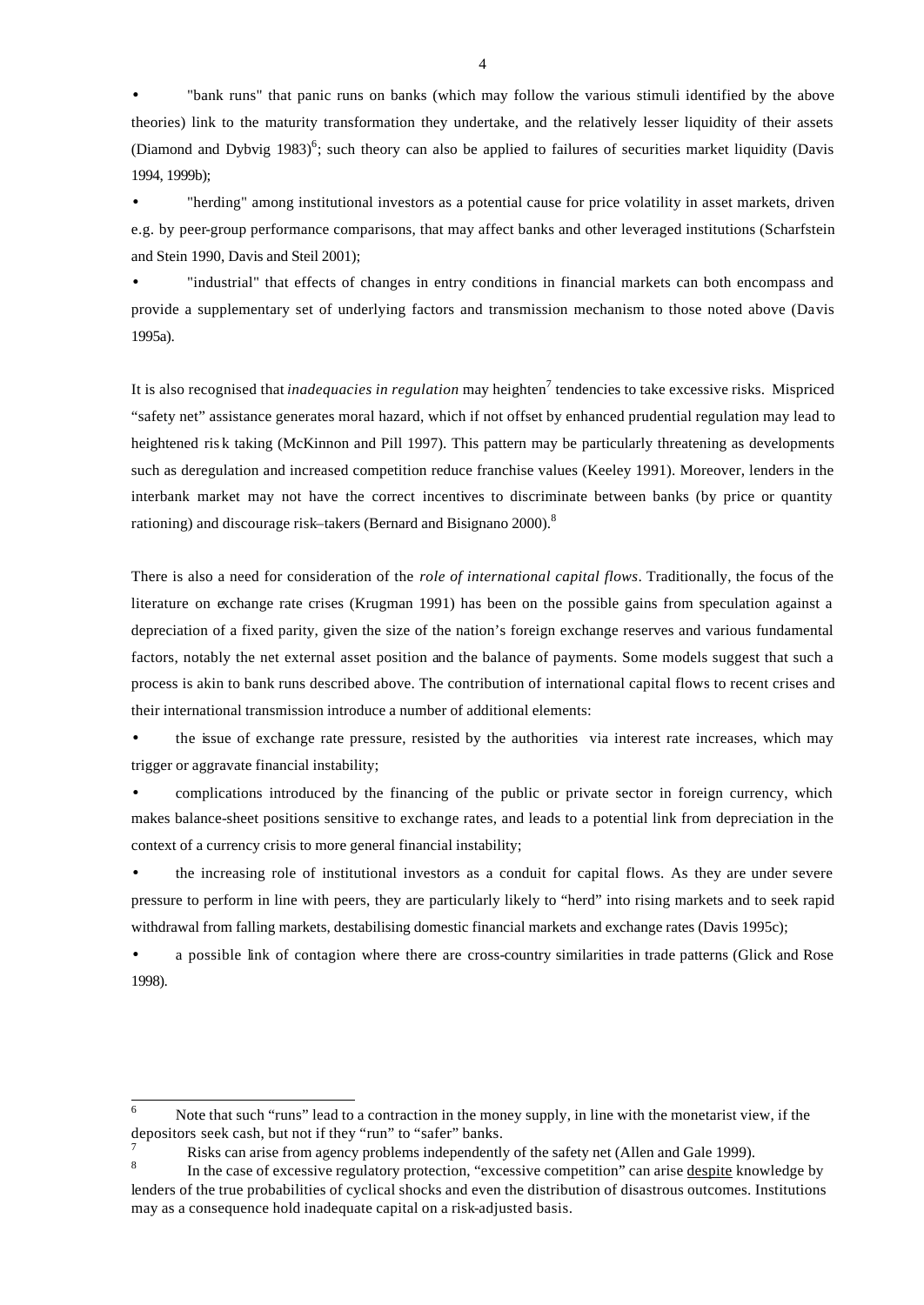In Davis (1999a) we assess the indicators of financial instability that can be derived from these theories (so called "*macroprudential indicators*" or MPIs) in the light of experience of financial crises both in the banking sector and in securities markets (see also IMF (2000)). In advance of crises, common generic patterns include:

• Unanticipated regime shifts towards laxity on the part of monetary, fiscal or regulatory authorities (including "financial liberalisation")

• Easing of conditions for new entry of intermediaries to the relevant market

• Debt accumulation leading to heightened leverage (economy wide, by individual sectors or in individual markets)

Asset price booms (be it property or security prices)

• Financial innovation (and rapid growth of the markets concerned)

• Concentration of risk on the part of financial institutions (implying excessive optimism in respect of potential "correlations")

• Declining capital adequacy of financial institutions

• Monetary tightening or unanticipated regime shifts towards rigour on the part of monetary, fiscal and regulatory authorities.

Of course, many of these features have occurred separately without entailing a crisis, and indeed are part of the normal functioning of a market economy. It is their combination and acuteness that is crucial to the occurrence of financial instability.

A number of econometric studies have examined shorter-term quantitative macroeconomic and financial developments prior to banking crises, offering complementary MPIs. For example, Kaminsky and Reinhart (1999) examined 20 small, open economies from 1970-95, to assess macroeconomic variables whose behaviour is systematically different in the period prior to banking and currency crises. Whereas in the 1970s, before widespread financial liberalisation, there was no close link between currency and banking crises, in the 1980s and 1990s there were clear interrelations, with banking sector problems often beginning before currency crises, while the latter often deepen the banking crisis. As regards indicators, both currency and banking crises were preceded by recession, declines in the terms of trade, stock market crashes, real exchange rate appreciation, prior lending booms, increases in the money multiplier, and increases in real interest rates.

Demirguc-Kunt and Detragiache (1998a), estimated a multivariate logit model of banking crises only, using data from a sample of 53 developing and developed countries over 1980-94. They again pinpointed low economic growth as well as high inflation as key macroeconomic indicators of the probability of financial crises. High real short-term interest rates – often implemented in the context of a need to bring inflation under control - were also associated with systemic banking problems, as well as vulnerability to balance of payments problems (proxied by an adverse terms-of-trade shock) and to sharp capital outflows (ratio of M2 to foreign exchange reserves). Explicit deposit insurance schemes made crises more likely, pointing to a link to moral hazard in the context of the safety net. Finally Hardy and Pazarbasioglu (1998) sought to identify only leading indicators by looking only at lagged variables in their logit estimates and also seeing the pre-crisis year as a separate event from the crisis, focusing on data from 38 countries from 1980-97. They found that banking distress is associated with a sharp fall in GDP growth; boom-bust cycles of inflation, credit expansion and capital inflows; rising real interest rates and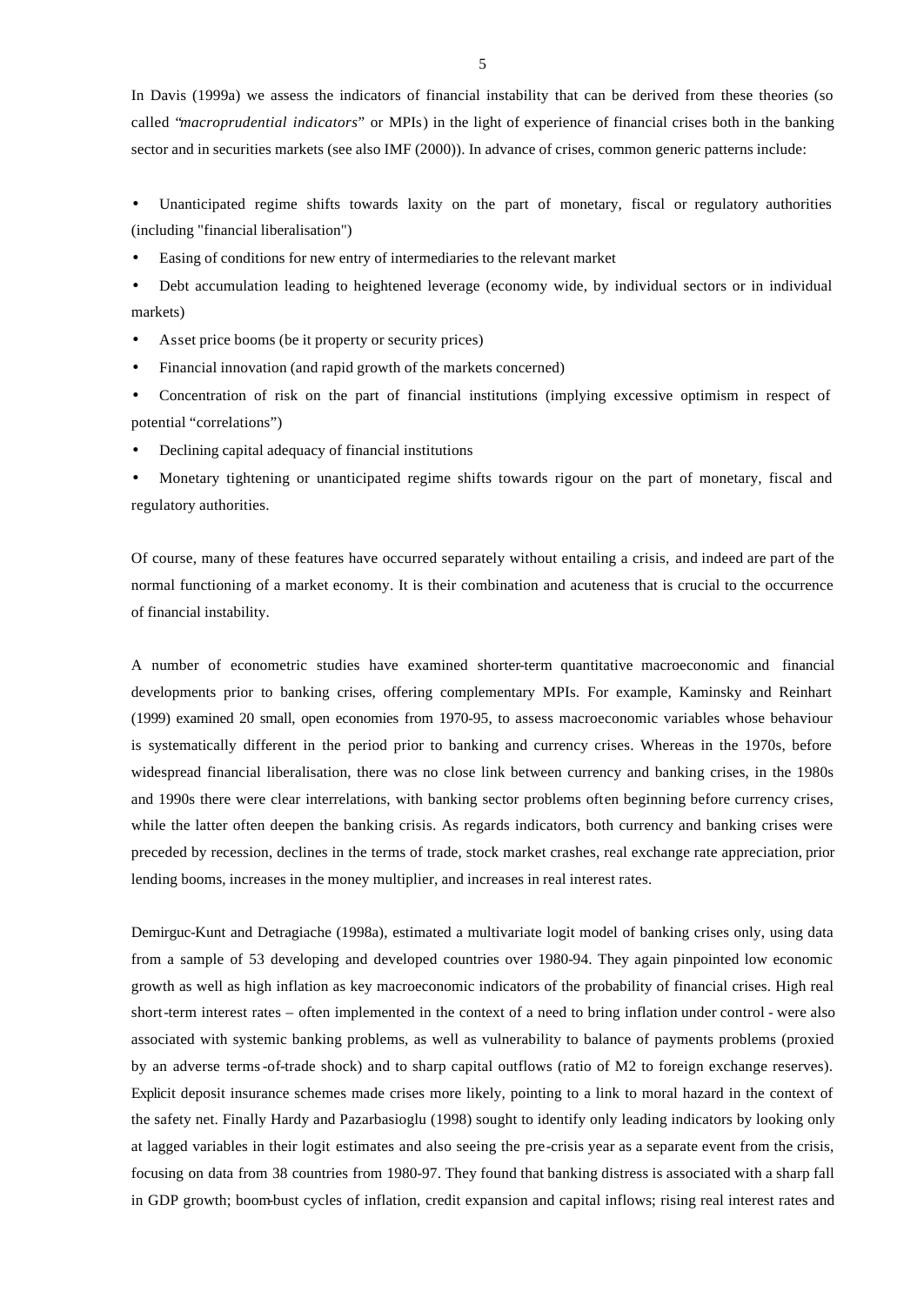an increasing incremental capital output ratio; declining bank deposits; a sharp fall in the real exchange rate, declining imports and an adverse terms-of trade-shock.

In the rest of the article, we shall seek evidence and hypotheses for a potential effect of ageing on instability in the light of these mechanisms and indicators, as well as considering whether systemic risk might take a different form from that observed in the past.

## **2 The ageing problem**

OECD countries have all witnessed an increase in life expectancy and a decline in the birth rate in recent decades. These have already given rise to an aging population, with a high proportion of the population currently in the high saving age groups (around 45-65) and also an increasing burden of dependents relative to the population of working age. The higher life expectancy is, the longer individuals expect to live after retirement and the greater the need for retirement income. As Table 1 shows, the life expectancy at birth in the G7 countries has risen from around 72 to 78 between 1970 and 2000. Life expectancy in Japan is now 81. Underlying these patterns are better health care, medical advances, and improved overall living standards.<sup>9</sup>

Except in the US, there has also been a decline in birth rates since 1970, which has reduced the size of the younger generations who would otherwise borrow and offset the saving of their older counterparts (see Table 2). In 2000, there were exceptionally low fertility rates<sup>10</sup> (of below 1.5) in Germany, Italy, and Japan, while the rate in France, Canada, and the UK was around 1.7 and that in the US was 2.1. Only in the US is the fertility rate sufficient alone (i.e., without immigration) to generate a stable population. Underlying the decline in fertility is a pattern of later marriage and greater activity of women in the labour market, which has increased the opportunity cost of having children, as well as more general social and attitudinal changes.<sup>11</sup> Reflecting the decline in fertility, the generation born in the EU in the 1970s is 17% smaller than that of the 1960s, and the 1980s generation is 25% smaller.

In all of the G7, as well as the rest of the EU, the retirement of this baby boom generation offers a general problem for the macroeconomy and a particular challenge to systems of retirement income provision. For all demographic projections for OECD countries show a continuation and intensification of the ongoing process of aging in the future. Table 3 shows that the demographic shift will be particularly marked in the years from 2010 onward. Whereas in 1990, the average G-7 elderly<sup>12</sup> dependency ratio was around 21%, it is expected to rise to over 25% in 2010 and 40% in 2030. In Germany and Italy, the elderly dependency ratio will be over 45% in 2030. The aging of the population is also anticipated in the US, but the level expected in 2030 remains somewhat lower than that in the rest of the G-7 and the EU. There is also expected to be an increasing proportion of very old individuals, who may need additional, and costly, health care as well as pensions. The share of young

 $\overline{9}$ <sup>9</sup> Accompanying these is a pattern of early retirement, thereby also lengthening the potential retirement period (Davis 1997).

<sup>&</sup>lt;sup>10</sup> Fertility rates indicate the number of children born to an average woman over her lifetime.

Davis (1997) notes that the highest fertility rates among EU countries today are in Scandinavian countries, which provide comprehensive and subsidized child-care facilities, thus spreading the burden of childcare from the family to the economy as a whole.

<sup>&</sup>lt;sup>12</sup> The elderly dependency ratio is the ratio of those over 65 to those 15-64.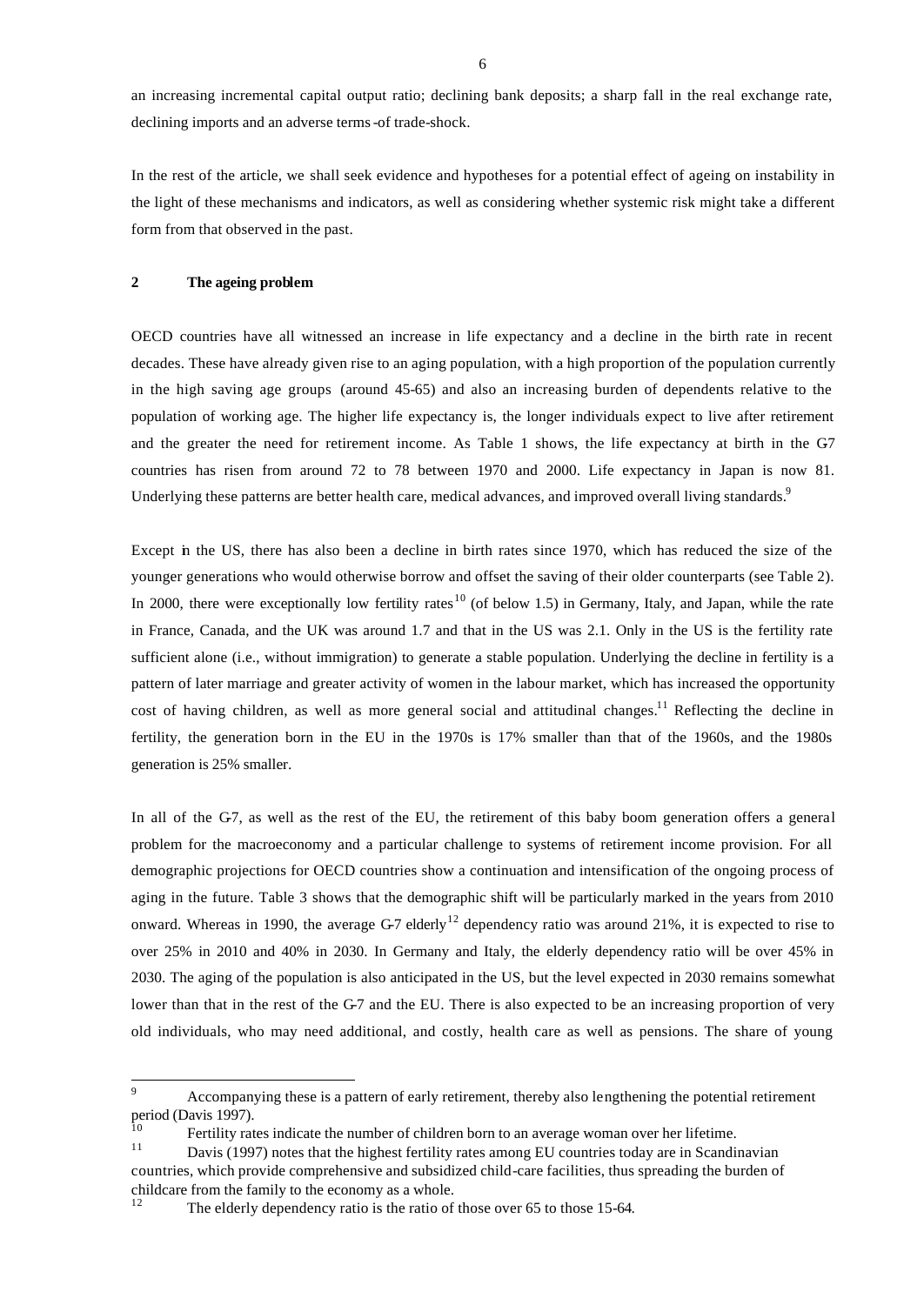dependents is expected to be flat, but they tend to be less costly than the old.<sup>13</sup> The total dependency ratio (including those under age 15 and over age 65 in the numerator) will be over 70% in 2030 in Germany and Italy, according to these projections.

#### **3 Consequences of ageing for the macroeconomy and pension systems**

#### **3.1 The principal effects of ageing on the macroeconomy**

A useful starting point in assessing the potential links from the above patterns of ageing to financial stability is to consider the potential impact of ageing on growth, saving and investment at a macroeconomic level. Our aim in this section is not to provide any novel results, but rather to offer a brief survey of the relevant literature so as to provide a benchmark for assessment of financial effects.

As regards *growth*, it is widely considered that it will decelerate as ageing proceeds, principally because of lower labour force growth (see, for example, Turner et al (1998)). There will also be lower growth in living standards (i.e. GDP per head) than has been the case in recent decades, reflecting the accompanying increase in the dependency ratio. Effects on growth of a fall in labour force growth are unlikely to be offset by higher *investment*. Indeed, investment is likely to decline given a lesser need for capital widening, while capital deepening is likely to be limited by diminishing returns. Moreover, slower growth will tend to reduce returns on capital directly, thus again putting downward pressure on investment – the example of slower Japanese output and investment growth since 1970 and accompanying lower returns to capital may be cited in this context. On the other hand, higher labour force participation could help to underpin growth. Another unknown factor in this context is the response of *productivity* to ageing. It is suggested by Disney (1996) that there is no link detectable from ageing to productivity, implying investment rates will be crucial to growth<sup>14</sup>, not least given possible "endogenous" links from investment to productivity.

An important element in assessing *private saving* is the view taken of the life cycle hypothesis, which postulates initial dissaving in young adulthood, followed by saving for retirement and finally dissaving in retirement. Most estimates of the determination of saving based on macro evidence imply that this pattern holds, implying that an older population will save less. For example Masson and Tryon (1990) find an elasticity of 1 from the dependency ratio to the savings rate using pooled cross-section and time series data for industrial countries, although later work by Masson et al (1995) reduced this estimate to 0.14. Pure cross section studies such as Horioka (1991) find estimates of around 0.76 for this elasticity. The implication is that ageing will sharply reduce saving. An example may be the decline of saving in Japan in the 1980s accompanying ageing (although this was reversed in the 1990s, as discussed below). On the other hand, the micro evidence based on household survey data is much more equivocal, suggesting that older people continue to save, albeit at a lower level. Such comparisons are made more difficult by the existence of behaviour that is peculiar to cohorts (Disney 1996).

 $13$ <sup>13</sup> Heller et al. (1986) accordingly estimate that social expenditures will rise in the major industrial countries even if savings in education and family benefits are taken into account.

Some authors suggest ageing slows technical progress as innovation becomes less profitable with a shrinking market for capital goods and owing to the lesser dynamism of an ageing population (Wattenberg 1987). In contrast, Cutler et al. (1990) suggest that innovation increases as labour gets scarce.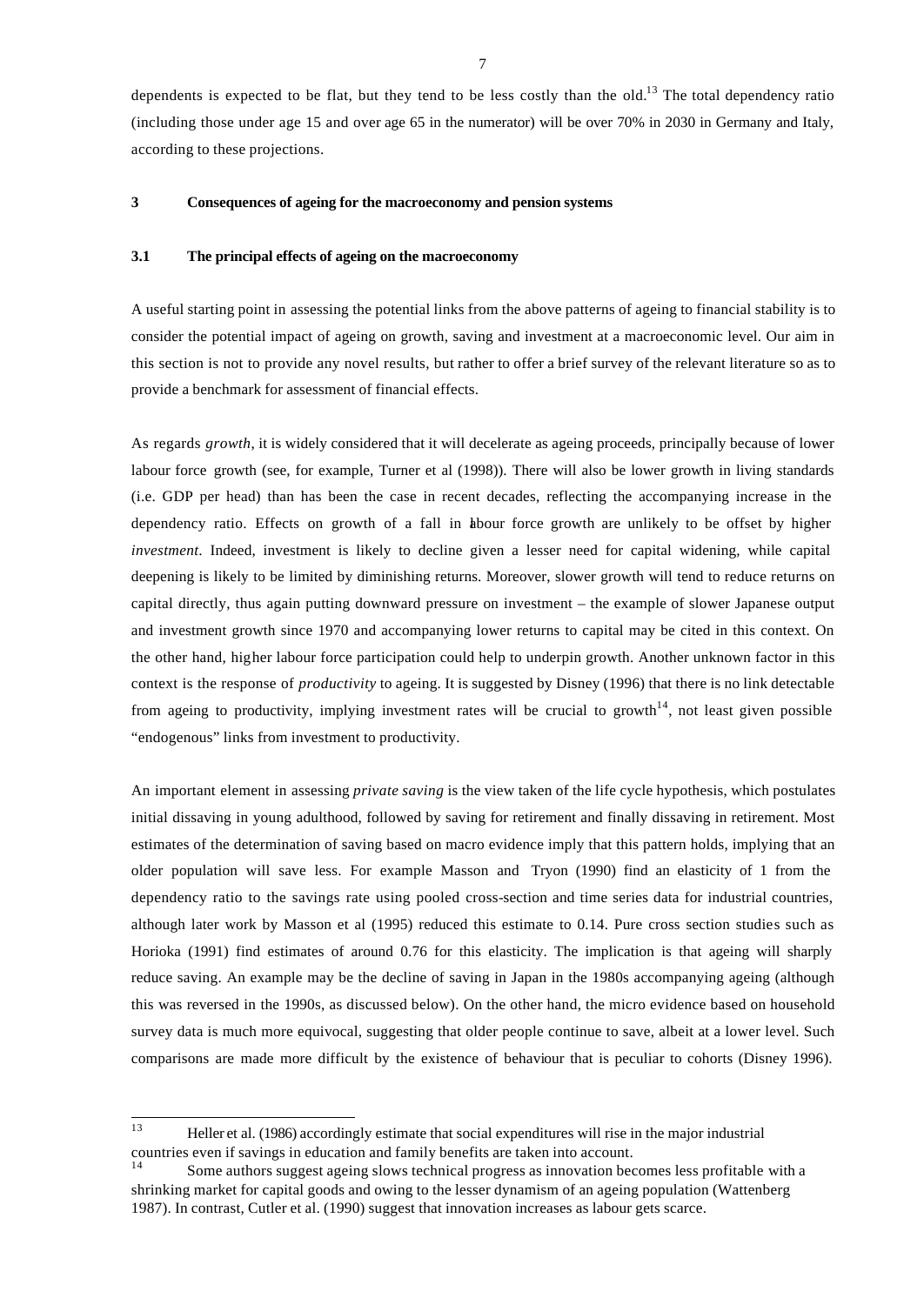Accordingly, Börsch Supan (1996), for example, finds net effects of the dependency ratio on saving are close to zero.

*Public saving* is largely driven by the scale of the public pension system in the light of ageing and the means of financing adopted (e.g. taxation versus debt finance). As the population ages, the public sector will tend to lower its saving, ceteris paribus. Rapid increases in the proportion of the population over 65 (the dependency ratio) combined with generous social security pension schemes are particularly threatening. The issue is well summarised in Tables 46 from Roseveare et al (1996) and Chand et al (1996), which show projections of expenditures for pay-as-you-go pension schemes. Such pressures will be enhanced by increased public health expenditures, albeit partly offset by lower expenditure needs on education (Turner et al 1998). If unsustainable increases in contributions or in public debts are to be avoided, there is a need for reform of social security pension schemes in many countries, which may involve a combination of lower benefit rates and higher retirement ages in social security systems.

The *system of retirement income provision* may impact on growth and private saving as well as on public saving. Concerning growth, the argument is that pay-as-you-go, if contributions are perceived as a tax, tends to distort labour markets. On the other hand, funding, by removing such distortions as well as increasing the efficiency in allocation of capital funds, and long term saving, may enhance prospects for economic growth (see for example Börsch-Supan and Tinios 2001). It may also boost saving itself, although there are likely to be high levels of substitution from discretionary saving which mitigate the overall effect (see the survey in Kohl and O'Brien (1998)). An element of funding of pensions will also allow diversification of risk by investment outside the domestic economy.

Concerning private saving, there is some evidence for the US and in international cross-section (Feldstein (1974, 1977, 1995)) that unfunded social security pensions reduce private saving. This can be justified theoretically by a life-cycle framework, whereby a guarantee of income to maintain consumption after retirement gives rise to a form of implicit wealth accumulation, and the need to save during the working life is lessened.<sup>15</sup> Underlying this approach is a view that workers see contributions as a form of saving and not as a tax, and that confidence is maintained in the promises of pay-as-you-go. As the population ages and the size of unfunded liabilities increases, the negative effect on private saving could increase sharply (unless the effect is offset by increasing uncertainty over whether pension promises will be kept). Feldstein's results have been disputed (for a review, see Munnell (1987)), and other evidence suggests that the effect, even if negative, may be small, for example because social security induces early retirement, which gives incentives to save more to cover the longer retirement period, or because changes in intra-family transfers (e.g. bequests) may have offset the increase in public-sector transfers, thus leaving the need for old-age saving identical (Barro (1974)).

What happens to private saving when there is a reform and funding replaces pay-as-you-go? Countries with generous pay-as-you-go social security tend to have low levels of private pension provision (see Table 7, which uses total institutional investment as a proxy for private pensions). This suggests potential substitution. Disney (2000) offers some evidence that reform of public pension systems may have the effect of boosting private

 $15$ <sup>15</sup> A further mechanism inducing lower saving under pay-as-you-go social security is that those who are myopic and would otherwise have continued working till they die are now able to retire.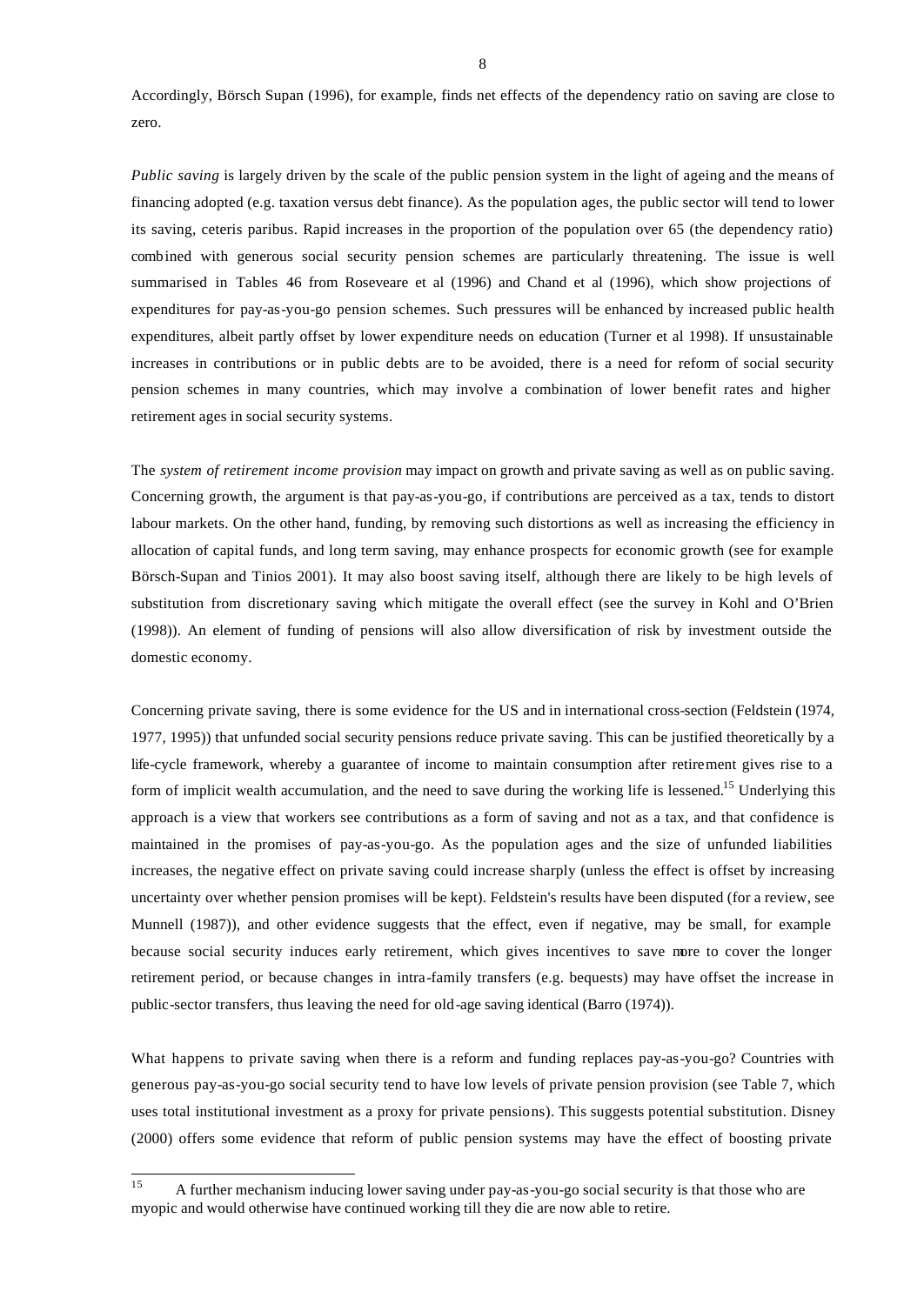saving, also highlighting a study of Italy (Attanasio and Brugiavini (1999)) which shows strong results in support of the hypothesis. This supports the case made by World Bank (1994), the conditions under which funding will have a positive effect on private saving - namely, myopia, limited access to credit, and lack of credibility of the pensions scheme - are precisely those whose absence will lead pay-as-you-go to reduce private saving. So a switch from pay-as-you-go to funding is unambiguously likely to raise private saving.

Even in the absence of reform, one positive effect on private saving that may accompany pay-as-you-go where confidence in future benefits is weak is a high level of precautionary household saving. Analysts suggest that this has already been typical of Japan (see Nakagawa 1999), where surveys suggest that the recovery in the savings propensity in the 1990s partly reflected an increase in uncertainty<sup>16</sup> about pension systems among young households while the old households felt anxiety about nursing care and hence sought to save more than any other age groups even in the last stages of their life cycle<sup>17</sup>. There is also anecdotal evidence of such effects in EU countries. Moreover, if there is debt finance of pension liabilities, there may be interactions between private and public saving owing to "Ricardian" effects whereby private saving responds positively to public dissaving, as individuals look ahead to the taxes needed to repay government debt.

#### **3.2 Projections of growth, saving and investment**

A number of projections of growth, saving and investment patterns in response to ageing have been produced in recent years by international organisations and analysts. Viewed with caution, these help to give some benchmarks of likely financial flows, that experience has often shown to be closely linked to the likelihood of instability. A key detail usually omitted from such calculations, but crucial for the purposes of the current exercise, is the composition of the flows in terms of instruments. We will comment on this issue further in Section 4.

Turner et al (1998) provide a simulation of the global effects of population ageing (both focusing on changing population growth and age structure) using the OECDs international dynamic general equilibrium macromodel MINILINK. Reflecting the declining labour supply with ageing, economic growth is forecast to decline to 0.25% per annum in Japan, 1% in Europe and 1.4% in the United States by around 2030. Pressures on saving and investment arise, first, from the slowdown in growth which reduces investment needs directly. Second, a decline in the weight of the OECD in the world economy tends to improve OECD current accounts (and hence savinginvestment balances) as non-OECD imports rise faster than OECD import demand. The US, Europe and Japan all generate balance of payments surpluses of 2-3% of GDP up to 2025, thus building up net external assets which help to buttress GNP. On the other hand, eventual downwards pressures on public and private saving are greater in the OECD than elsewhere, generating – in combination with exchange rate appreciation – deficits for the three OECD regions after 2025. As world investment in this simulation falls less than saving, world real interest rates are expected to rise slightly, reinforcing the decline in investment. Reflecting differing returns on

<sup>16</sup> <sup>16</sup> The issue of uncertainty is verified in the Nakagawa results by survey responses. Oyama and Yoshida (1999) find a similar result – albeit for different kinds of uncertainty - including the error on a first order GARCH model in income in the consumption function.

<sup>&</sup>lt;sup>17</sup> The rise in saving was not seen as solely age related. The middle aged and elderly low income households felt anxiety about employment conditions given the economic situation (Nakagawa op cit), and in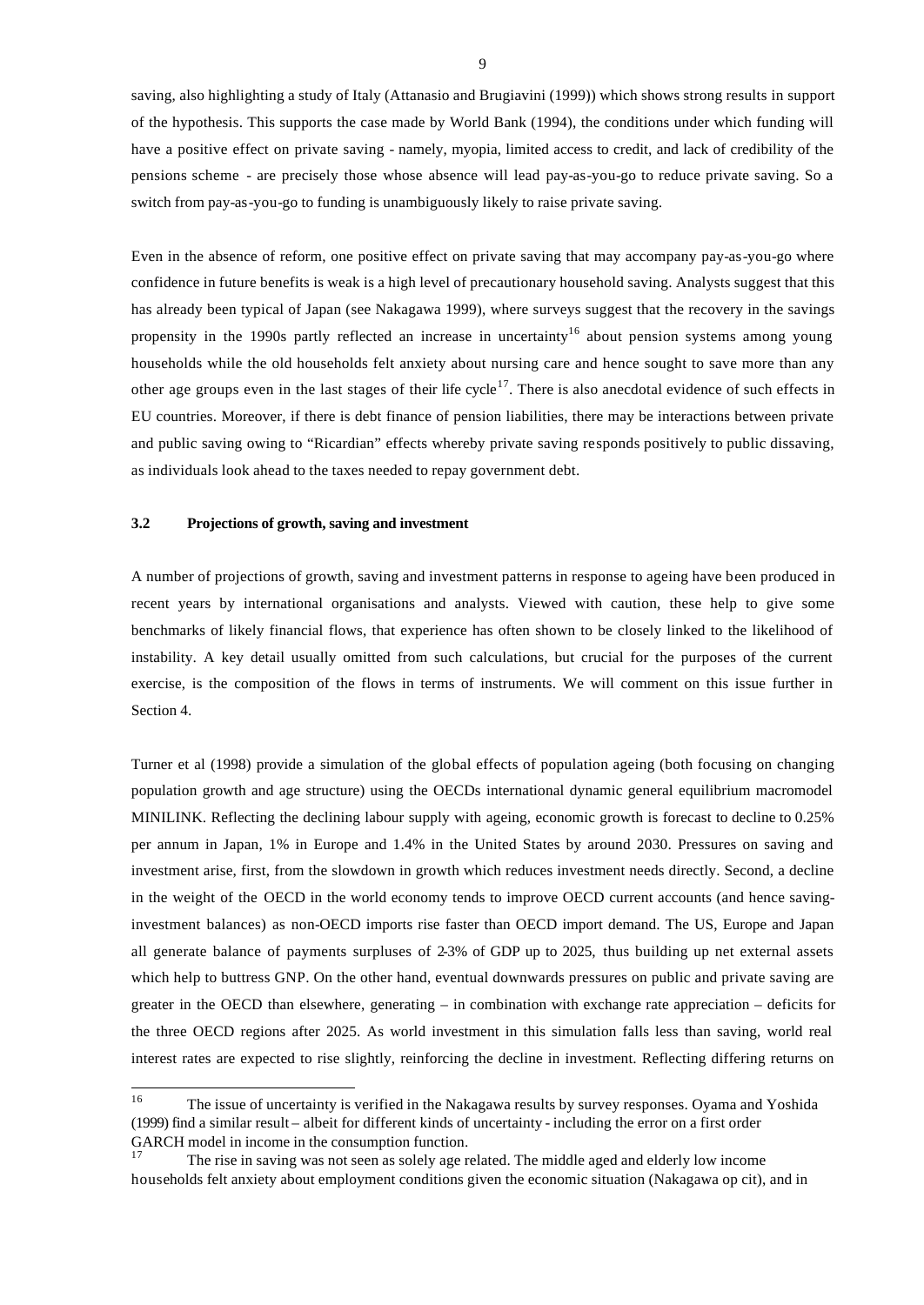capital, interest rates are higher in EMEs than in the OECD. The authors note that higher saving in OECD countries could generate quite different results, with lower real interest rates and consequently higher investment and capital-labour ratios. There would also be greater net external assets, boosting OECD GNP via inflows of interest, profits and dividends<sup>18</sup>. As we noted above, some limited boost to saving could be anticipated from a switch from pay-as-you-go to funding.

Masson and Tryon (1990) use the IMFs global econometric model MULTIMOD in a similar manner to assess the combined effect of ageing (measured by changes in the population age structure) on private saving, public deficits and overall production. Production is again assumed to link to the labour supply, i.e. the size of population of working age times the participation ratio. The main cost to the economy from ageing arises from lower labour force growth and consequent declines in output relative to base, notably in Japan and Germany, while real interest rates in the OECD rise by 3-5% in 2020, as investment exceeds saving. Their model generates large falls in national saving in Germany and Japan from 2000 onwards, as both private and public sectors reduce their saving, while in the US, France, Italy and the UK the net effect is positive for some decades, with increased private saving more than compensating for a rise in the fiscal deficit. The difference in private saving links to the differences in demographic profiles, with more high-saving individuals remaining in the population of the latter countries. As is the case for Turner et al (1998), the model includes endogenous tax rises which rise with the social security burden rather than assuming fixed contribution rates to social security.

Börsch-Supan (1996) concludes that until around 2010, demographic effects will increase private sector saving, given positive saving of the elderly and the baby-boom generation being in the high-saving period. He envisages flat investment/GDP, implying changes in the net balance of supply and demand for funds will be driven largely by the government sector. In a "worst case scenario", where government run sizeable deficits to cover pension expenditures, substantial shortfalls are envisaged in the overall balance after 2005.

Unlike the above, most other studies have tended to be partial and focus on individual countries or private or public saving only. For example, Roseveare et al. (1996) assess two scenarios for saving patterns, which differ in the size of the assumed negative effect of the dependency ratio on saving, and on the degree of Ricardian equivalence when government deficits increase. They see private saving as a proportion of GDP across all OECD countries falling 3-6 percentage points between 2000 and 2030, depending on the scenario, and national saving declining by 8 to 16 percentage points, given debt financing of pension expenditures (i.e. fixed contribution rates) and assuming a partial Ricardian response of private saving to government dissaving. In France, Austria, Denmark and Finland, net national saving is forecast to be negative in 2030 in both scenarios. As noted by Turner et al (1998), negative national saving seems unlikely in the light of positive national investment, given the large balance of payments deficits that would be implied. Changes in interest rates and exchange rates – omitted from the simulation - would be likely to occur, helping to equilibrate saving and investment.

l

particular the downward revision to growth after the collapse of the financial bubble of the 1980s. Of course, the view that the pension system is unsustainable may also have strengthened as economic growth fell in the 1990s.

The return on such investments will depend on factors such as labour and product market reforms in the EMEs as well as the overall size of such flows from the OECD (if the flows are sufficiently sizeable, they will depress the return on capital in the EMEs).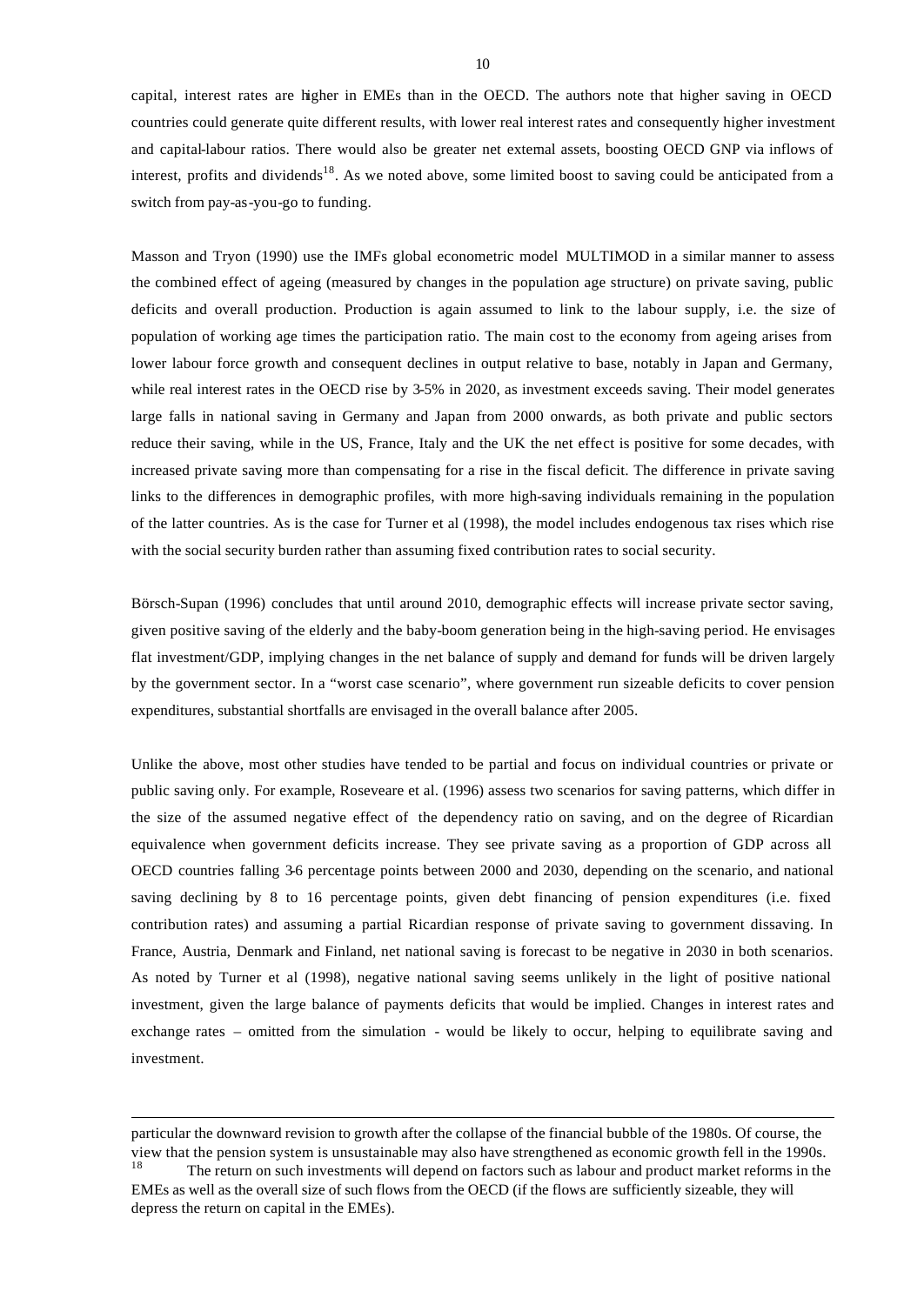Looking at private saving in the EU, Miles and Patel (1996) suggests that as long as the 'baby boom generation' remains in the labour force an increase in private saving should be expected, building to a maximum of 2.5 percentage points in 2020, after which saving declines as individuals retire. The rise in private saving would over this period be more than enough to offset changes in government saving. Their projection is based on estimates suggesting a life cycle view of saving is warranted, whereby assets are accumulated at different rates over the working life rather than a simple coefficient on the proportion of elderly people, as for Masson's work quoted above.

Bikker (1996) focuses on balance-of-payments effects of ageing and concurs with the general equilibrium studies that the effects in OECD countries may be towards a surplus as long as national saving is boosted by ageing, which seems possible as long as the 'baby boom' generation remains at work. But once people in this generation retire and begin to dissave, there could be balance-of-payments problems.

Besides saving, the amplitude of shifts in the balance of payments will also depend on the path of investment; in line with simulations noted above, most studies suggest that investment rates will fall, which would temper the increase in external deficits. For example, Cutler et al (1990) suggest that total investment may fall with ageing, given the reduced need for capital widening with a smaller workforce; they also envisage a fall in the rate of return on capital from 6.7% in 1990 to 3.5% in 2025. Disney (1996) shows a significant negative relationship between the dependency ratio and fixed capital growth over 1977-92 in 24 OECD countries. Blommestein (1998) again sees falling investment as likely to occur as the labour force shrinks and the capital labour ratio rises, depressing returns to new investment.

#### **4 Financial market effects of savings patterns**

In the context of these growth and saving/investment patterns, the ageing of the population will have an important impact on financial markets, which we seek in this section to trace in terms of supply and demand for individual instruments. We defer discussion of shifts in prices and yields to Section 5.

In the case of pay-as-you-go, we have seen that confidence in the system may reduce private saving. More likely in the medium term, and consistent with the simulations cited above, is that private saving may rather be boosted by deteriorating confidence in social security. In countries where private pension funds are not extensive, these savings may be invested in either life insurance contracts and mutual funds (as in Europe) or mainly in bank deposits (as in Japan). They may also be sunk into real estate. As in Japan at present, such savings may well be reinforced by Ricardian effects as and when governments run large deficits (at which point saving may also flow into government bonds). We shall argue below that such precautionary saving could trigger financial instability independently of the flows occurring either directly via pay-as-you-go or pension funding.

The simulations suggest that there will indeed in due course be a sharp increase in the supply of government bonds, as governments start to run deficits to cushion the effects of ageing on contribution rates. Initially, private saving may be sufficient to finance such deficits. But even if precautionary and Ricardian effects continue to operate, the retirement of the "baby boom" generation implies that public deficits will eventually be accompanied by balance of payments deficits. Hence, part or all of the demand for government debt has to be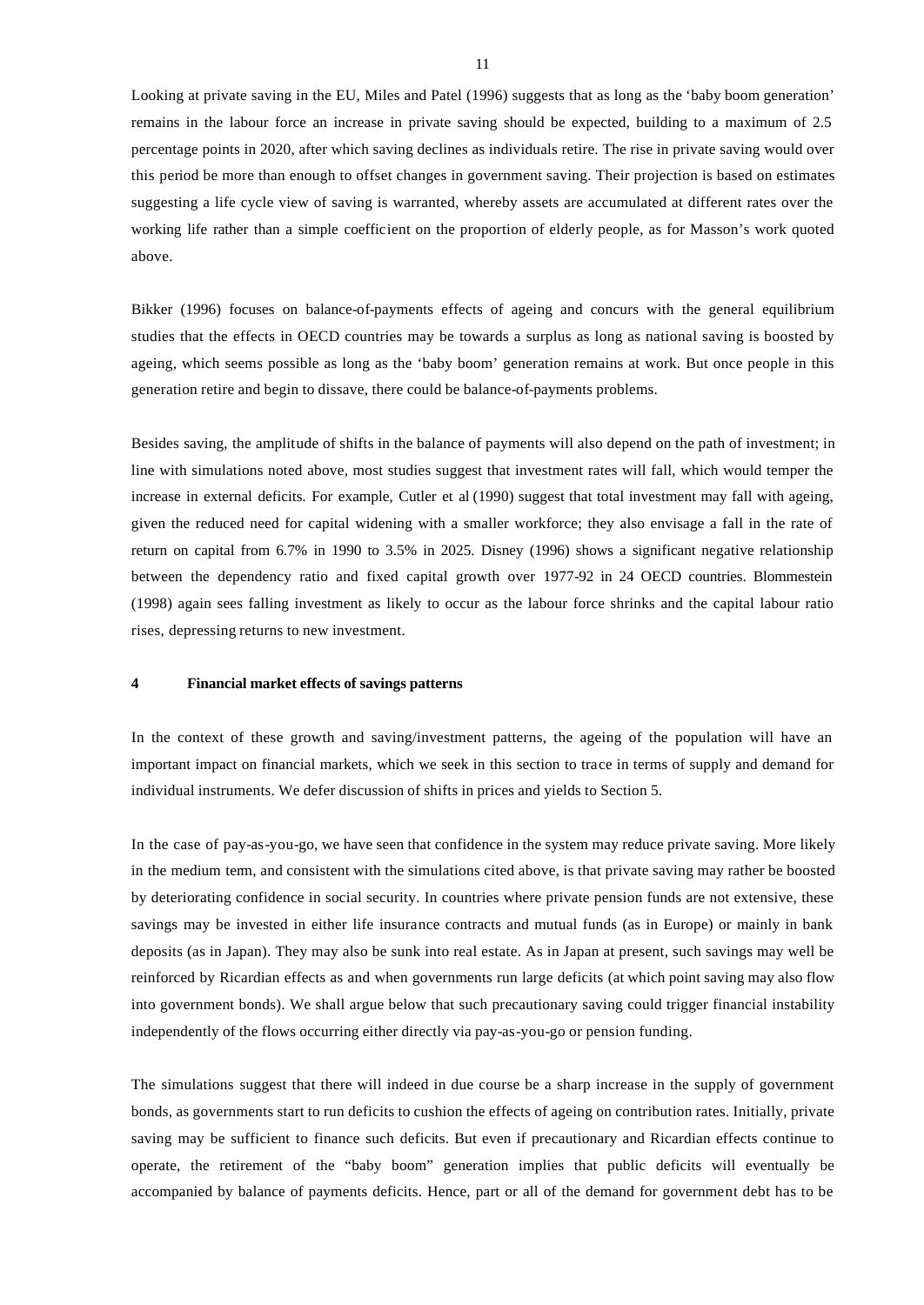found offshore. Given the pattern of ageing and hence lowering of government saving is anticipated to be common across OECD countries, a significant part of such demand would have to emanate from emerging market economies (EMEs). Alternatively, if pay-as-you-go is financed in a strict balanced-budget manner, the implications for financial instruments will be less direct. In effect, it will depend on (possibly negative) effects on personal saving arising from a high level of taxation, as well as from the decline in private saving likely to accompany ageing more generally.

There will also be effects on financial markets when pensions are largely funded. During the transition phase as the working population ages while accumulating for retirement, there will be considerable demand for securities, notably in the form of equities (where regulations permit) and bonds. Given the contrasting portfolios of institutional investors and households, and the evidence of a lack of offsetting shifts in portfolios when institutional investment increases (King and Dicks-Mireaux 1988), relative demand for deposits is likely to decline. Over time, there will be a shift within demand for securities from equity to bond-related instruments because the growing maturity of pension schemes, and the increased demand for annuities per se would necessitate holding of shorter duration assets.

Such flows arising from funding will again not be purely domestic, to the extent that ageing occurs at different rates in different countries. Reflecting desire for diversification, it seems likely that there will be considerable gross capital flows between OECD countries and from OECD to EME countries during this phase, in the form of bond and equity finance. These are likely to exc eed considerably the amplitude of net flows (i.e. arising from saving-investment imbalances and consequent balance of payments disequilibria), see Reisen (1998)<sup>19</sup>.

When an increasing proportion of the population retires and begins to live on the accumulated assets, domestic demand for securities in OECD countries could fall sharply. There would also be withdrawal of financing from EMEs. Schieber and Shoven (1994) point out that decumulation is an ineluctable process for defined benefit pension funds, and suggest that they will cease to contribute to US net saving around 2024. They note however that this effect is unlikely to occur for defined contribution funds in the foreseeable future. Given the need to finance annuities, demand for equities would fall more than demand for bonds (Brooks 2000). Poterba (1998) focuses on extant information on age-specific asset holdings (excluding defined benefit pension funds), corrected for cohort effects in order to evaluate this issue. He concludes that asset demands may indeed rise as households age, and notes that surveys suggest that there is a decline in risk tolerance at ages over 65, but suggests that there is less evidence of a downturn in asset holdings at the end of the life cycle. He thus considers that a sharp fall in demand for securities is unlikely to arise in coming decades<sup>20</sup>.

Even if there were to be net decumulation of securities by OECD investors, global demand will also depend on the degree to which other countries, e.g. in the Far East or Latin America, experience slower demographic ageing and thus provide a countervailing factor in the context of globalised financial markets. Note however that

<sup>19</sup> Reisen (1998) points to both the offsetting patterns of saving and the diversification benefits arising from EMEs as helpful in ensuring adequate returns on OECD pension funds that invest in EMEs, not least in the light of the tendency for returns in OECD countries to fall in coming decades. Blommestein (1998) on the other hand, points to the low returns and high risks of EMEs, in combination with increasing correlations with the OECD markets, which suggest that EME investment is not a panacea.

<sup>&</sup>lt;sup>20</sup> He admits however that his analysis fails to cover defined benefit pension funds.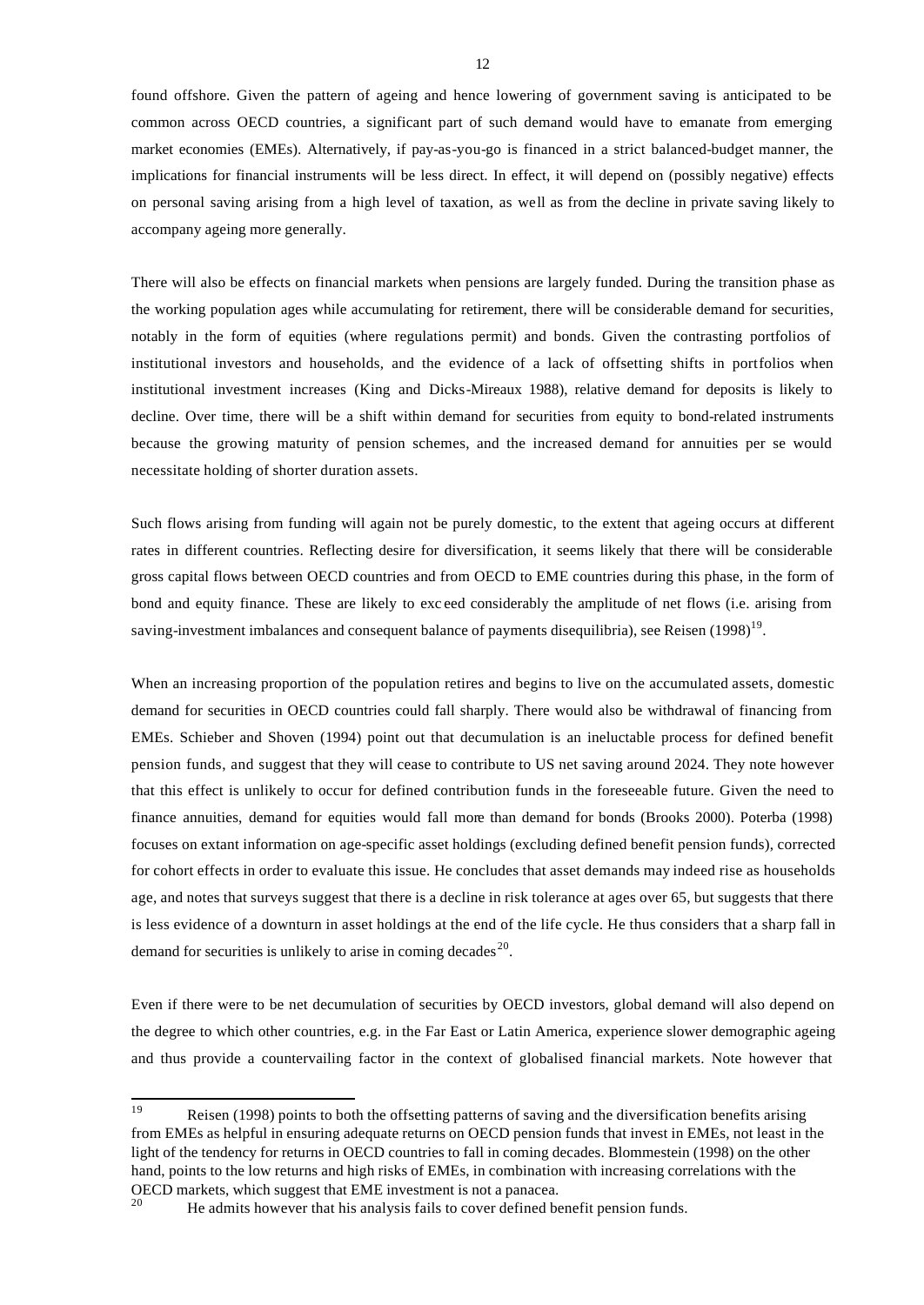maintaining global demand for securities would require them not only to substitute for capital inflows from OECD countries, but also to generate substantial surpluses to cover declines in demand for securities in OECD countries themselves.

#### **5 Effects on systemic risks**

There are a number of potential financing issues that may be envisaged in the wake of the above-mentioned trends, which may give rise to financial turbulence. These may be divided into, respectively, risks arising from the overall macroeconomic development, the difficulties of pay-as-you-go, the risks arising from the manner of funding via institutional investors, and the risks arising from the above-mentioned pattern of asset accumulation during funding. We consider that the dangers arising from "no reform" are much more severe than those likely to arise from funding, where the latter largely require a readjustment on the part of regulators to a change in the locus of risk rather than a dramatic increase in its level. Note however that given the need to finance the transition, a country reforming a generous social security system and shifting to funding will not entirely escape some of the difficulties outlined for pay-as-you-go.

#### **5.1 Risks arising from the overall macroeconomic development**

If the predictions of an initial rise in private and national saving relative to investment are correct, then from the perspective of a country that faces relatively rapid<sup>21</sup> ageing, risks may initially arise from a balance of payments surplus which leads to an appreciating currency and loss of competitiveness by domestic industry, generating credit losses by lending institutions (Japan in the 1980s being a possible example). Such losses could be especially marked if ageing is at the same time putting downwards pressure on economic growth rates and returns on physical capital.

Exchange rate appreciation in this period may be aggravated by the degree of home bias among investors. Uncertainty over the future course of the investment-saving balance can lead to heightened perceptions of currency risk which enhances such home bias, and puts further upward pressure on the exchange rate. This case is particularly made for Japan during the past two decades, in which the linkage between currency risk and home bias was strong due to the following perceptions by domestic savers and institutional investors; (a) the heterogeneity of its society from other countries -- this is partly reflected in limited labour movements into and out of Japan (b) the size of savings inflows are considered too big to be absorbed in a diversified way in foreign markets.

Later there could be balance of payments deficits as national saving diminishes, with the possibility of currency crises occurring if exchange rate fixity is sought to be maintained. The scope of such problems will also depend on the asset-liability position of the country – arguably a deficit is less likely to cause a currency crisis when there remain net foreign assets, and correspondingly the private sector is not exposed to currency movements via

 $21$ <sup>21</sup> Balance of payments effects would be attenuated if all OECD countries were to "age" simultaneously, but projections suggest this will not be the case.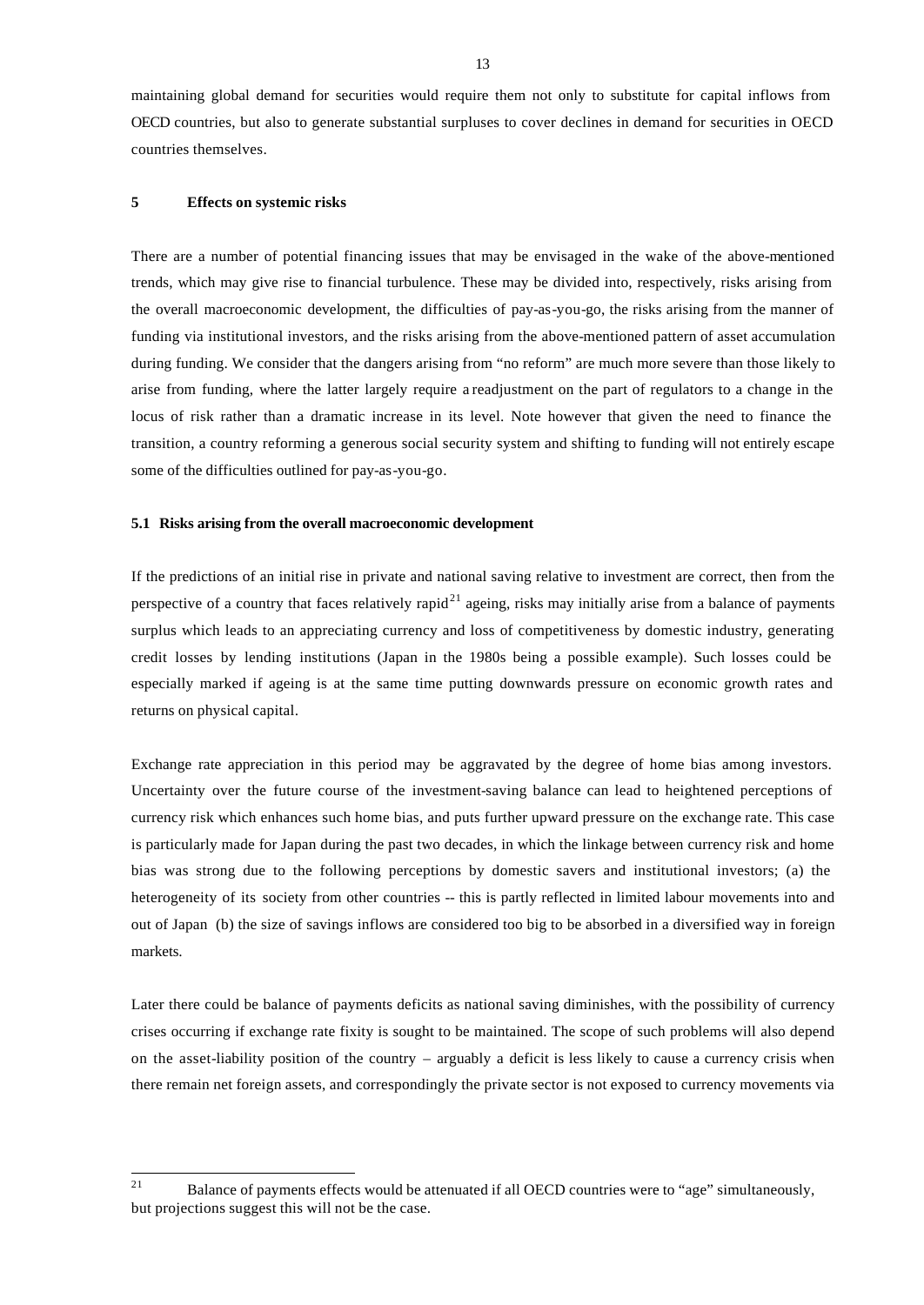foreign currency borrowing<sup>22</sup>. While currency crises are not themselves of systemic concern, they tend to be closely linked to banking crises, as noted by Kaminsky and Reinhart (1999).

In this context note that the macroprudential indicators cited in Section 1 do not include balance of payments deficits per se, suggesting that the period with an appreciating exchange rate may be just as threatening to financial stability, especially if savings flows generate abundant liquidity for bank lending, as was the case for Japan in the 1980s. Indeed, credit expansion was one of the MPIs cited in Section 1. Furthermore, a combination of an investment-saving imbalance and imperfect international capital market - i.e. ample liquidity in the home market – may in turn encourage the loose conduct of fiscal and monetary policies, if the imbalance is mistakenly seen as a cyclical rather than a structural one. Again the Japanese experience during the 1980s may be cited when the fiscal surplus including the surplus of public pension funds was viewed externally as a source of the long-lasting Japan's current account surplus. This situation - i.e. where fiscal and monetary measures are taken in an attempt to correct the structural imbalance due to the demographic factor - is also likely to lead to the creation of financial bubble though this case has not yet been observed in many other countries than Japan.

The experience of the Asian, Latin American and Mexican crises suggests, however, that balance of payments deficits did often accompany both currency crises and systemic risks, with the withdrawal of external credit flows being the triggering event. Furthermore, a number of the MPIs mentioned in Section 1 may move adversely during the advanced portion of the process of ageing sketched in Sections 3 and 4, notably lower economic growth, stock market volatility and/or increases in real interest rates ensuing when "high-savers" retire. These again point to potential risks for the financial system.

Macroeconomic consequences of ageing in the OECD may spill over to countries outside the OECD, because an acceleration and reversal of capital flows to EMEs may well be a marked feature of the process of ageing (corresponding to surpluses and deficits in OECD countries). It was seen in the Asian crisis that a rapid inflow of saving can generate wasteful investment, while the outflow can cause marked macroeconomic difficulties, asset price volatility, foreign exchange market turbulence and banking crises (Stiglitz 2000).

### **5.2 Risks arising from the difficulties of pay-as-you-go**

If current social security pension systems remain unchanged, there will need to either be sharp increases in contributions or fiscal deficits. Owing to the foreseeable nature of the changes ahead, it seems likely that reform reducing benefits of pay-as-you-go will diminish<sup>23</sup> if not necessarily eliminate<sup>24</sup> the amp litude of the problems that would otherwise arise. It this light, and also to emphasise the need for reform and provide a polar case, it remains useful to trace out the extreme cases where such reform is not forthcoming (Cremer and Pestieau (2000) cite some of the political difficulties that reforms face).

 $22$ Note that both the Asian and Latin American crises as well as the Swedish banking crisis were closely linked to foreign currency exposure of the private or public sectors (on Sweden see Englund 2000).

<sup>23</sup> Moreover, there are likely to be significant non-linearities, implying that reform will entail a more than proportional reduction in risks.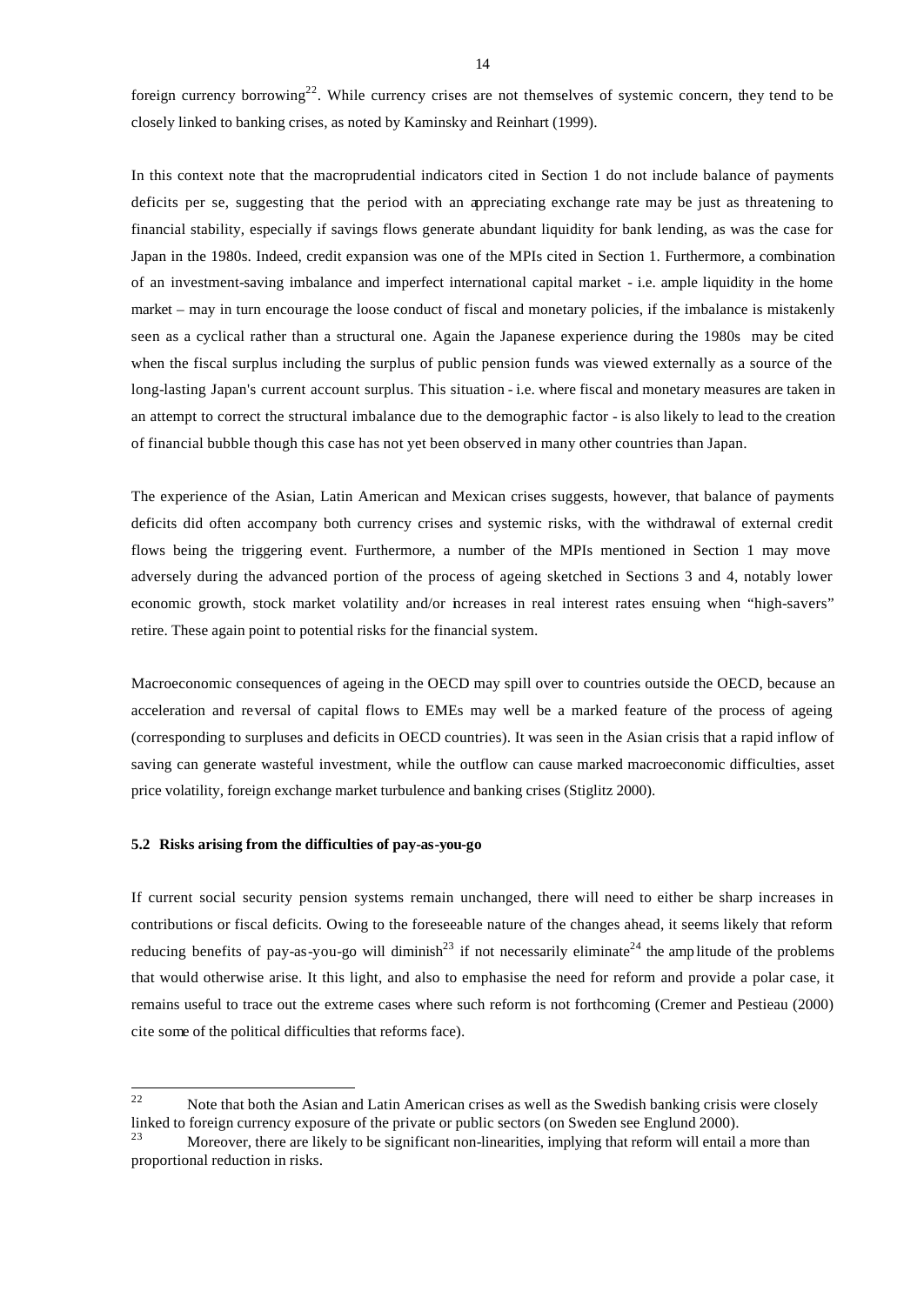Before considering effects on public finances, one can trace the potential effects of increased precautionary saving by the household sector as and when confidence in social security promises ebbs. We have noted this is already a feature of Japan. Since countries with generous pay-as-you-go have underdeveloped private pension systems, it is possible that such flows of precautionary saving may go directly or indirectly<sup>25</sup> to banks, as in Japan in the last two decades. In certain conditions, again as observed in Japan, this may give rise to banking sector risk. The conditions include, first, inadequate credit risk assessment, second, moral hazard from the safety net, and third, domestic or international institutional investors offering attractive securities financing to the more highly rated companies, facing banks with adverse selection (on disintermedaition in Japan, see Hoshi et al 1993). Funds may then be lent on to high risk borrowers at inadequate spreads, including commercial property and property related claims. The consequence could be a greater incidence of property linked bubbles. Particularly where there is a balance of payments surplus, the banking flows could also be diverted to the international interbank market, as was the case prior to the Asian crisis (Bernard and Bisignano 2000). Given the weakness of credit assessment in the international interbank market, the consequence may be to ease unduly the credit constraints on the banking systems where the funds become available, leading to misallocation of resources. Systemic crises in the past three decades have frequently been directly linked to the ebb and flows of international interbank funding (see also Davis 1995a).

Even if funds are invested in life insurance companies, avoidance of systemic risk is not guaranteed. Owing to the nature of their liabilities, as well as regulations (Davis 2001), life insurers tend to invest more in domestic bonds than pension funds do (pension funds diversify internationally and invest heavily in equities). A shortage of government bonds that may continue for some time ahead, as well as competition in asset management driving life insurers to increase returns may prompt more investment in higher risk assets such as high-yield bonds and low-rated securitised loans. Besides their general effect on credit expansion, which could generate fragility in the non-financial sectors, such funds may again feed a property boom, leaving the insurers as well as banks vulnerable to a downturn in the property cycle.

Turning to the public finance issues as the population ages, tax financing of public pensions is likely to give rise to economic problems, beginning with a decline in inward investment, slower economic growth and growing evasion of contributions as tax rates rise (World bank 1994). The process may culminate in translocation of domestic industry and productive labour. Driven to an extreme such "factor flight" effects could denude a country of a significant proportion of its productive resources. Property being non-tradable could be hardest hit among asset markets. Even a modicum of such shifts could have severe recessionary effects, impacting on the solvency of non-financial companies as well as on employment, thus in each case sharply increasing loan defaults. Banks could consequently suffer major credit losses on their domestic business if, as seems likely, the scale of economic problems arising from tax finance are poorly anticipated. Credit losses would threaten banks' access to the international interbank market. There is the possibility of debt crises for the private sector, and deficits for the public sector, as the country faces a vicious cycle of diminishing tax revenues and rising tax rates

 $24$ It can be argued that even if reform implies a wholesale switch to funding some fiscal problems may remain given the need to issue bonds or raise taxes in order to finance accrued benefits. The crucial element of certainty about future borrowing needs would reduce adverse effects, however.

<sup>25</sup> Hargraves et al (1993) show that in the 1980s Japanese households sought to draw down their bank deposits and invest in life and pension claims, but life insurers and pension funds bought corporate bonds and companies deposited the proceeds with banks.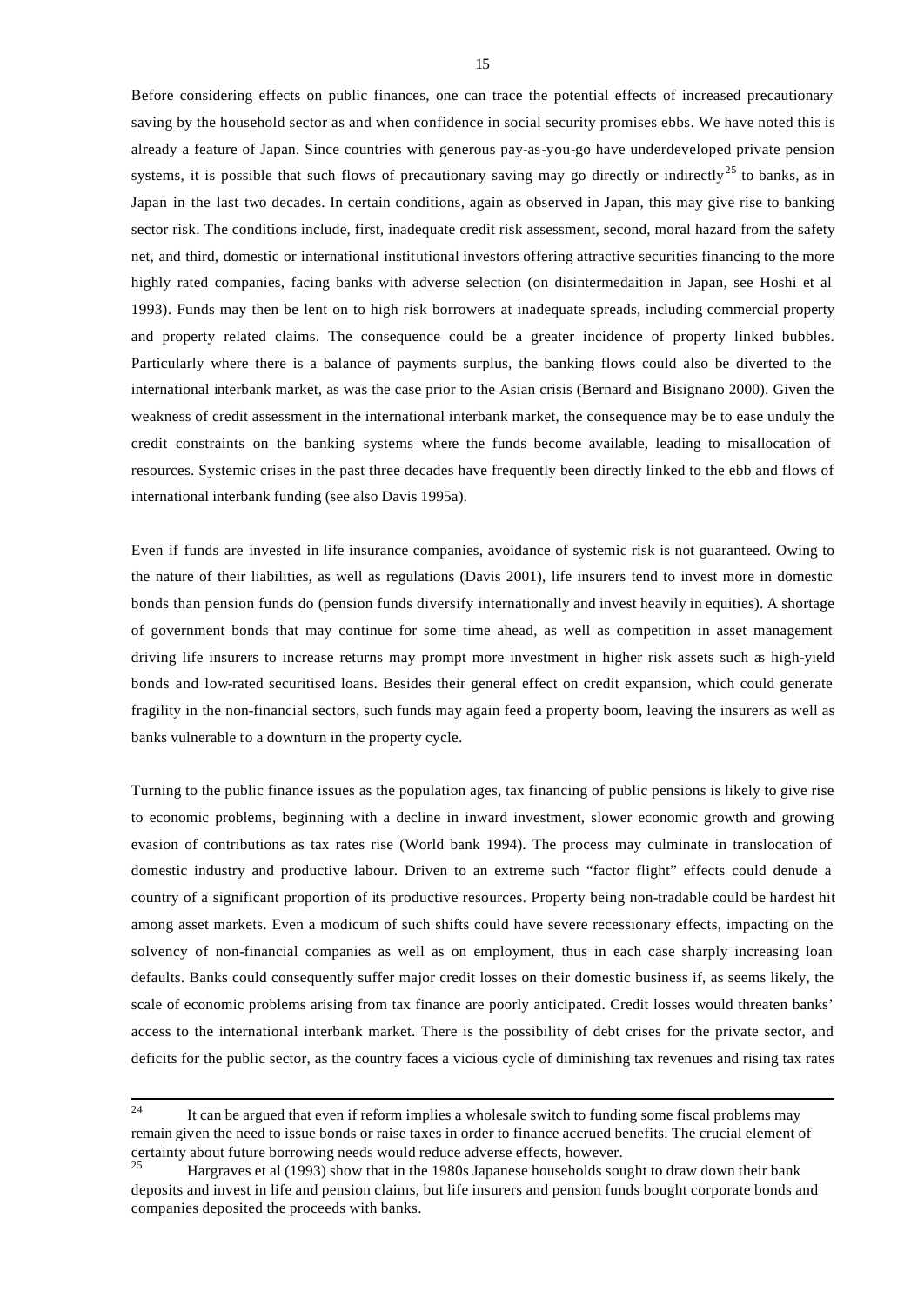Bond financing of unreformed pay-as-you-go may give rise to sharply increasing interest rates as credit ratings deteriorate and governments sell to increasingly unwilling holders of their debt offshore. Economic growth would decline sharply given effects on investment of higher real interest rates, while private sector borrowers may be "crowded out" of domestic bond markets by the government. Experience of countries such as Italy, Sweden, Ireland and Denmark that have faced fiscal crises suggest that besides direct effects of higher interest rates and crowding out, uncertainty generated by a fiscal crisis, as well as Ricardian effects act to dampen expenditure at a macro level, leading to recessionary tendencies, as well as inflation (Giavazzi and Pagano 1995). Credit ratings would be likely to fall lower for private firms than the government (since private credit ratings are usually lower than those of the government).

Together these consequences of bond financing may lead to financing difficulties for the corporate and household sectors, and would increase default risk faced by banks and life insurers. Again, credit losses and lower ratings would threaten banks' access to the international interbank market. Higher real rates and a recession would also hit equity prices. Falling and volatile bond and equity prices accompanying debt finance could impinge on leveraged investors taking positions, as well as on the viability of any funded pension arrangements (showing the risks to pay-as-you-go and funding are not entirely independent in this case). Again, real estate, being less international tradable than securities, would be particularly exposed to rising long term interest rates, and prices could fall sharply, threatening banks' collateral. Note that most OECD fiscal crises in the past (e.g. in Italy, Ireland and Denmark) have occurred in the context of financial systems with significant structural regulation and excess profitability of banks. Thus, the effects of these past events on banks may underestimate the likely consequences in a liberalised financial system. Equally, fiscal difficulties for the government will sharply limit its ability to finance recapitalisation of the banking sector in the wake of a banking crisis, which would also impinge on banks' "support" credit ratings in the absence of such a crisis, raising their cost of funds.

Ultimately, the public sector itself could face a solvency crisis, owing to a "snowball" increase in debt and interest payments, which would have major consequences for private financial markets. Governments might be tempted as a last resort to monetise the debt and thereby cause hyperinflation, wiping out the value of money fixed assets held e.g. by banks and life insurers. The EMU context would make such deficits and monetisation particularly problematic, given spillovers within the Single Currency area, although global spillovers would also be present if a significant number of countries were affected. In this context, it may be added that contagion effects on other government bond markets might be anticipated, whereby the occurrence of a fiscal problem due to ageing in a single significant OECD country could generate sharply higher financing costs in other countries with similar potential problems. This could threaten to generate self-fulfilling fiscal crises in a number of countries, parallel to the contagious currency crises in Asia following trade patterns as cited in Glick and Rose (1998).

#### **5.3 Risks arising from funding via institutional investors**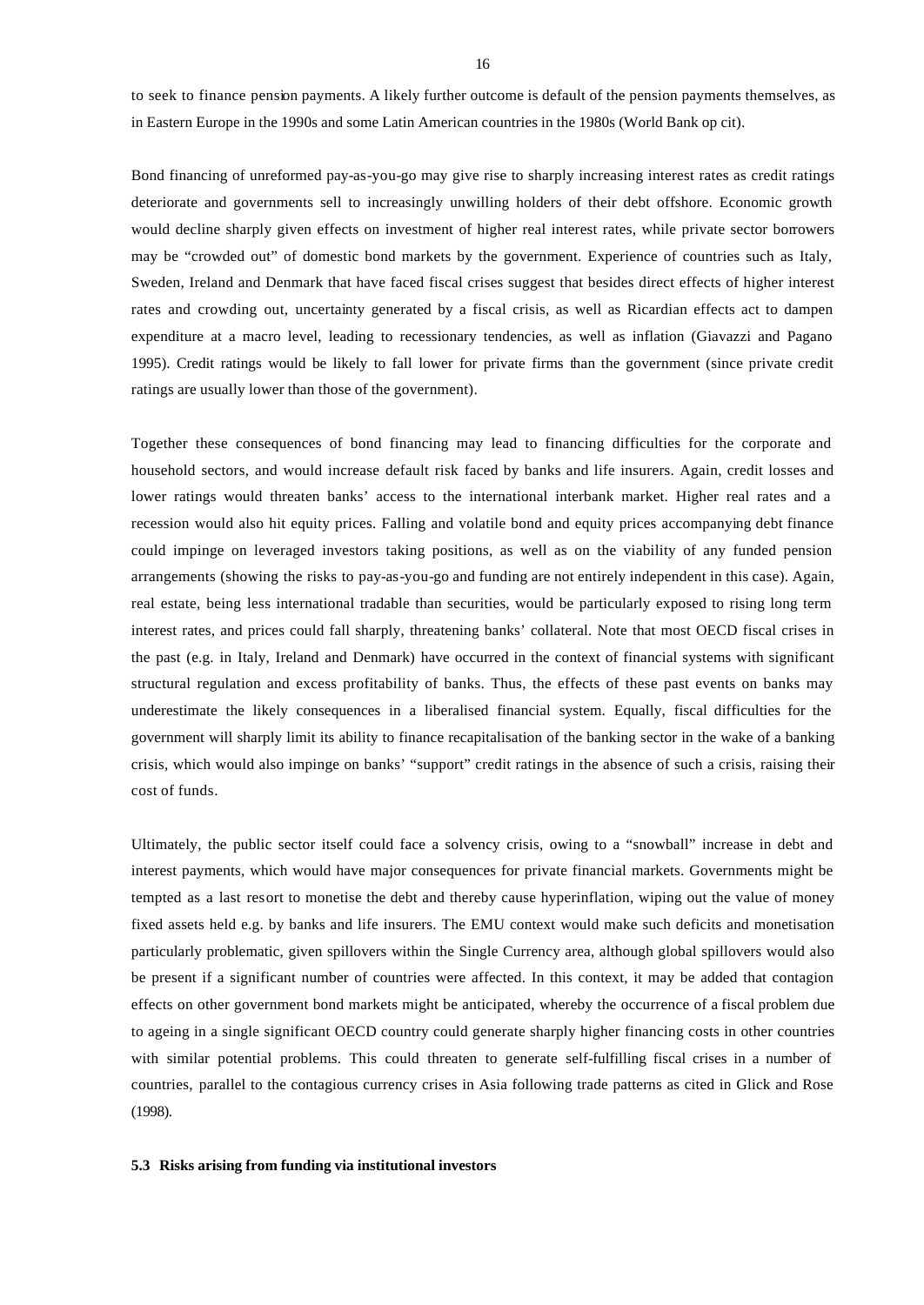We now turn to issues arising from funding of pensions. In this section, we discuss the consequences of the differences in financial structure that accompany private funding, separately from the saving flows examined in the next section.

In general, a financial system characterised by institutional investors and extensive capital market financing may be more stable than a bank-based one, especially if there is mispriced safety net protection in the latter and low values of banking charters. For in normal times, institutional investors, having good information<sup>26</sup> and low transactions costs, are likely to speed the adjustment of asset prices to fundamentals; this should entail price volatility only to the extent that fundamentals are themselves volatile. Moreover, the diversity in types and sizes of institutional investors - in their liabilities, incentives, and consequent attitudes to risk - should be stabilizing to financial markets. The liquidity that institutional activity generates may dampen volatility, as is suggested by lower share price volatility in countries with large institutional sectors (Davis and Steil 2001). In a global context, enhanced cross-border portfolio investment undertaken by institutional investors should enhance the efficiency of global capital markets by equalizing total real returns (and hence the cost of capital) between markets.

It can, moreover, be argued that securitized financial systems have important stabilizing features, such as ease of marking to market, matched assets and liabilities – notably for mutual funds and defined contribution pension funds - distance from the safety net. There are wider opportunities to diversify and spread risk. And the "multiple channels of intermediation" available to the corporate sector in securitized financial systems will reduce the impact of any crises which affect either banks or securities markets (see Greenspan (1999), Davis (2000)).

Institutional investors may, however, also sporadically give rise to unfamiliar types of financial instability from the point of view of regulators and market players, which would be accentuated as they grew during the expansion of precautionary saving and/or funding. Already in existing experience of financial instability one can distinguish two particular types of financial turbulence they give rise to:

A first type involves extreme market price volatility after a shift in expectations and consequent changes in institutional investors' asset allocations. Such crises are focused mainly on the consequences for financial institutions of sharp price changes which result from institutional "herding" as groups of such institutions imitate one another's' strategies for reasons related to the information and agency problems between the investors and the asset managers (see the summary in Davis and Steil (2001)). Whereas misaligned asset prices and sharp price movements during corrections may not in themselves have systemic implications<sup>27</sup>, these may emerge when such movements threaten e.g. institutions that have taken leveraged positions on the current levels of asset prices. Examples are the stock market crash of 1987, the ERM crisis, the 1994 bond market reversal and the Mexican crisis (Davis 1995c). There were also elements of this in the Asian crisis. Indeed, as discussed in Section 5.4, EME securities markets, as well as those for forex, derivatives, bonds and equities in OECD countries, could be vulnerable to these shifts.

<sup>26</sup> The concept of superior information of institutions is underpinned by studies showing that initial public offerings that are largely subscribed by institutions tend to do well, while those that are largely purchased by the general public tend to do badly (Trzcinka 1998).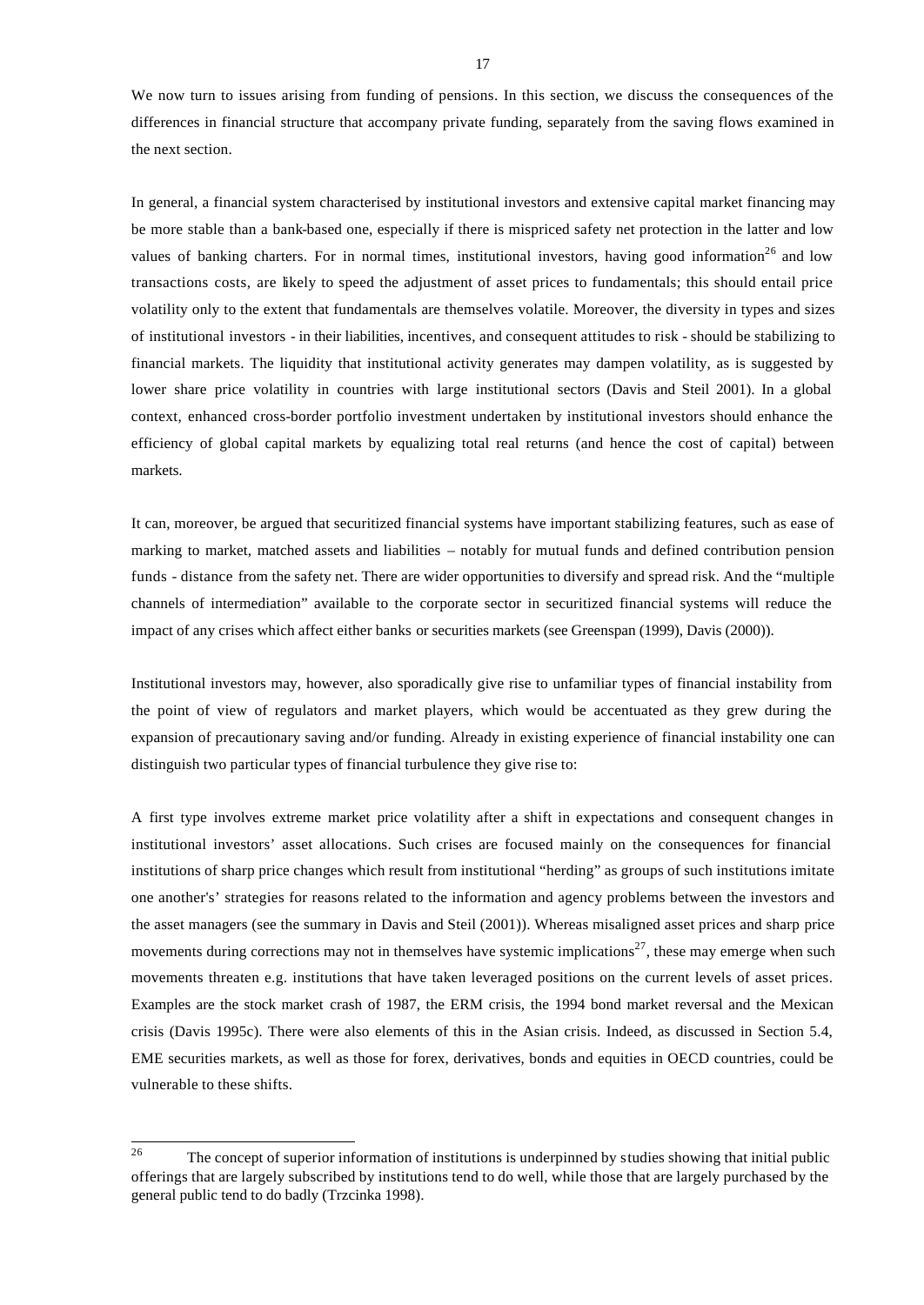A second type involves protracted<sup>28</sup> collapse of market liquidity and issuance (Davis 1994). Again often involving one-way-selling by institutional investors as they seek to shift asset allocations simultaneously, the distinction is often largely one of whether markets are sufficiently resilient, and whether market maker structures are suitably robust. Also such crises tend to characterise debt markets rather than equity or foreign exc hange. The risks are acute not only for those holding positions in the market but also for those relying on the market for debt finance or liquidity – which increasingly include banks. Examples in the past have tended typically to be rather specific and idiosyncratic markets, which by nature relied on a narrow investor base, market maker structure and/or issuer base (junk bonds, floating rate notes, Swedish commercial paper, ECU bonds). However, the events following the Russian default and the rescue of the hedge fund LTCM were much more serious, as liquidity failure was threatened in markets such as the US securities repurchase (repo), swaps, commercial paper (CP), corporate and Treasury bond market (see IMF (1998), Davis (1999b)). In this context, note that real estate crises, which could also follow institutional herding, have elements of illiquidity as well as price declines.

Price-volatility and market-liquidity based crises may threaten EMEs, banks and the non-financial sector more than institutional investors themselves. The latter can "sit out" such crises given their long-term liabilities. But, as noted above, institutional investors may tend to focus increasingly on debt claims as members approach retirement, while competition in asset management may lead investment managers also to be willing to take heightened credit risks in order to maximise their return on assets (Bishop (1998), Allen and Gale (1999)). In countries such as the US, defined benefit pension funds have pension benefit insurance that may generate significant moral hazard (Bodie and Merton 1992). This suggests that institutional investors could increasingly invest in high yield bonds and EME sovereign and corporate debt, and thus be vulnerable to credit risk to a greater extent than was the case in the past. Credit cycles could, in other words, affect institutional investors as well as banks. Solvency could be threatened directly for life insurance companies and defined benefit pension funds if a significant proportion of their assets defaulted.

Besides market and credit risk, errors on the asset or liability side (e.g. in terms of guaranteed returns or mortality projections) could also threaten solvency of a range of institutional investors, as has been seen already in Japan and with certain UK companies such as Equitable Life.

Three points may mitigate related systemic concerns, first that insurance companies and defined benefit pension funds are not easily subject to runs on suspicion of insolvency given they have matched and long term assets and liabilities, while mutual funds and defined contribution pension funds are not themselves subject to solvency risks – credit risks are passed directly to the household sector. Second, most institutional-investor claims are not insured, or the insurance is mutual, thus generating incentives for interfirm monitoring. Third, given the ease of adopting market value accounting for securitised claims, it can be argued that debt crises are much less likely in corporate bond markets than for banks where the deterioration of credit quality is hidden from view in the balance sheet (Davis 2000). Markets can still make mistakes however, as witness the repeated bond-based debt crises of the late Victorian period; and US experience suggests bond markets generally find rescheduling after financial distress difficult (Gilson et al 1990).

 $27$  $^{27}$  They may, however, lead to resource misallocation.

<sup>28</sup> It is not denied that all sharp price changes will tend to affect market liquidity to a greater or lesser degree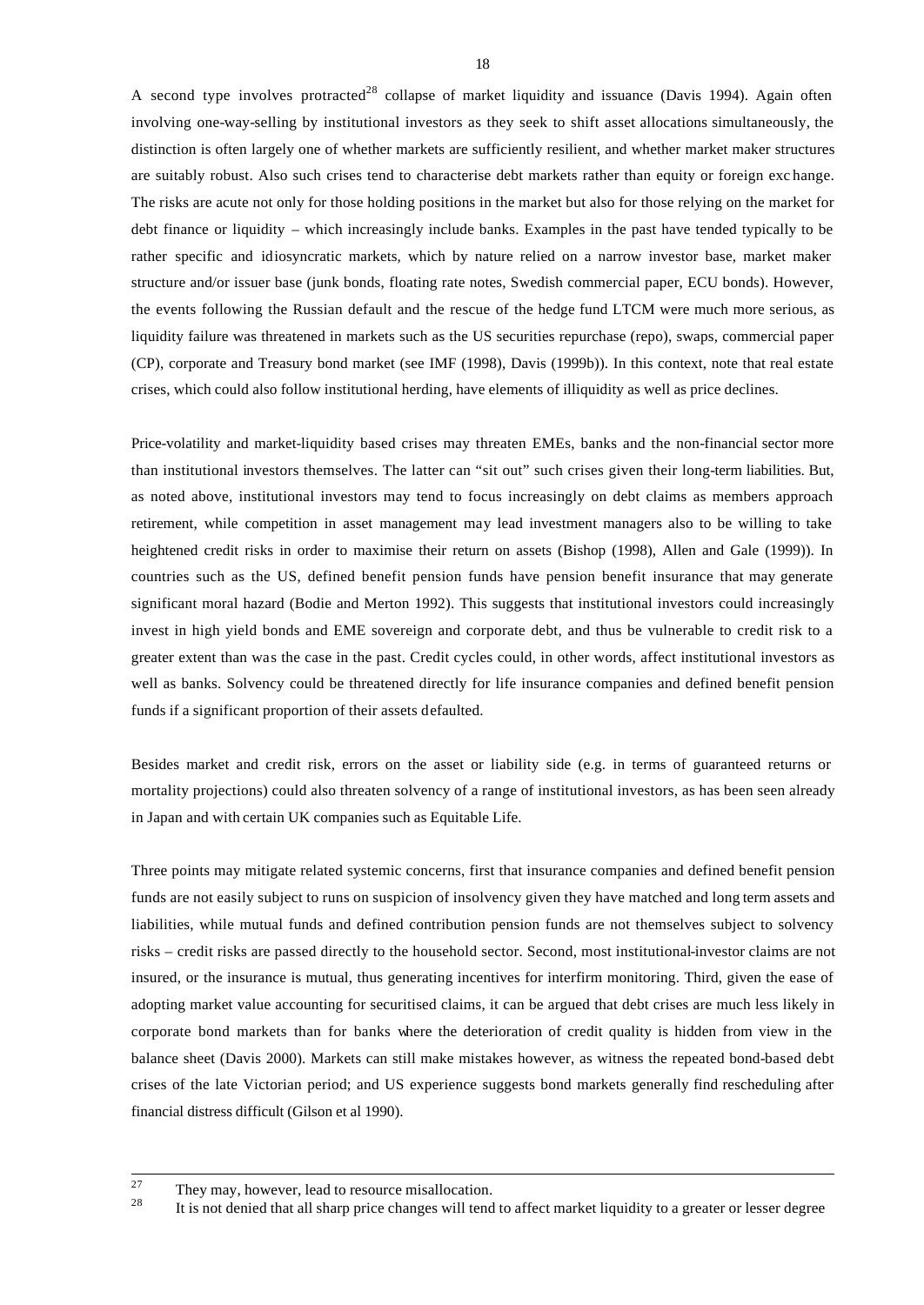Beyond the consequences for asset price volatility and securities market liquidity, further risks may arise for the banking sector in an institutionalised financial system. A lesser proportion of saving being channelled via banks, given lower deposit inflows and greater competitiveness of capital market financing, may give rise to banking crises of the familiar type, where banks take increased risks so as to boost their profitability in a highly competitive market situation, while higher quality credits seek capital market financing. It can be argued that the banking crises in a number of countries in the late 1980s were linked to the heightened competition banks faced from the capital markets (Davis and Steil 2001). In this context, note that a number of authors such as Demirguc-Kunt and Detragiache (1998b) have looked at the effect of financial liberalisation on systemic risks, and found that banking crises were more likely to occur in liberalised financial systems. Crises tended to occur a few years after liberalisation, and were linked to a decline in bank franchise value, because monopoly power is eroded (see Hellman et al 2000). Securities market competition can arguably have a similar effect on franchise values and risk taking.

#### **5.4 Risks arising from the pattern of asset accumulation during funding**

The asset flows from pension saving are popularly considered to be already having an effect on asset prices, in driving the bull market in equities in countries such as the US. Certainly, work on savings flows such as Poterba (1998) does imply that current high levels of retirement saving in the form of securities may have driven up market prices (although their effect on returns has been much smaller). It may be the case that the institutionalisation of saving has boosted equity prices via a fall in the risk premium (Blanchard 1993), reflecting better diversification and lower risk aversion of collective investment vehicles. Such tendencies can overshoot, leading to bubbles. On the other hand, most work on the relation of equity prices to mutual fund flows suggests that direct effects of inflows on prices are hard to detect (Fortune (1998), Engen et al (2000)).

While the above discussion is largely focused on equity, asset bubbles could also accompany the pension asset build-up to the extent that retirement investment focuses on debt or real estate claims. The property market might be particularly susceptible. Finance of property development by bond issue or direct institutional investment are two possible channels. Following Allen and Gale (1999, 2000), if institutions become significantly involved in property investment and related credit finance, the massive inflows to pension funds and insurance companies could generate expectations of ongoing boosts to credit flows into property. There may also be increasing uncertainty about future such flows as ageing progresses. These in the past have tended to foreshadow asset bubbles generated by such credit flows. Since banks would remain exposed to property prices via collateral, and would probably also lend to higher-risk projects, they could be badly hit when decumulation occurs, or earlier if institutional investors seek to adjust their asset allocation away from property for any reason.

A large share of OECD pension saving in EMEs can also lead to bubbles and financial stability risks in the latter owing to institutional behaviour even before an eventual repatriation of funds as foreseen in Section 5.1. Owing, for example, to autonomous shocks affecting profitability and creditworthiness, there may be flight of investable funds back to the OECD or to other EMEs. In this context, note that securities are in principle much easier to repatriate than bank loans. Indeed, behaviour of OECD institutional investors is already widely considered to destabilise EMEs, not least owing to their tendency to invest in EMEs as a bloc rather than focusing closely on individual countries' fundamentals (Buckberg 1996).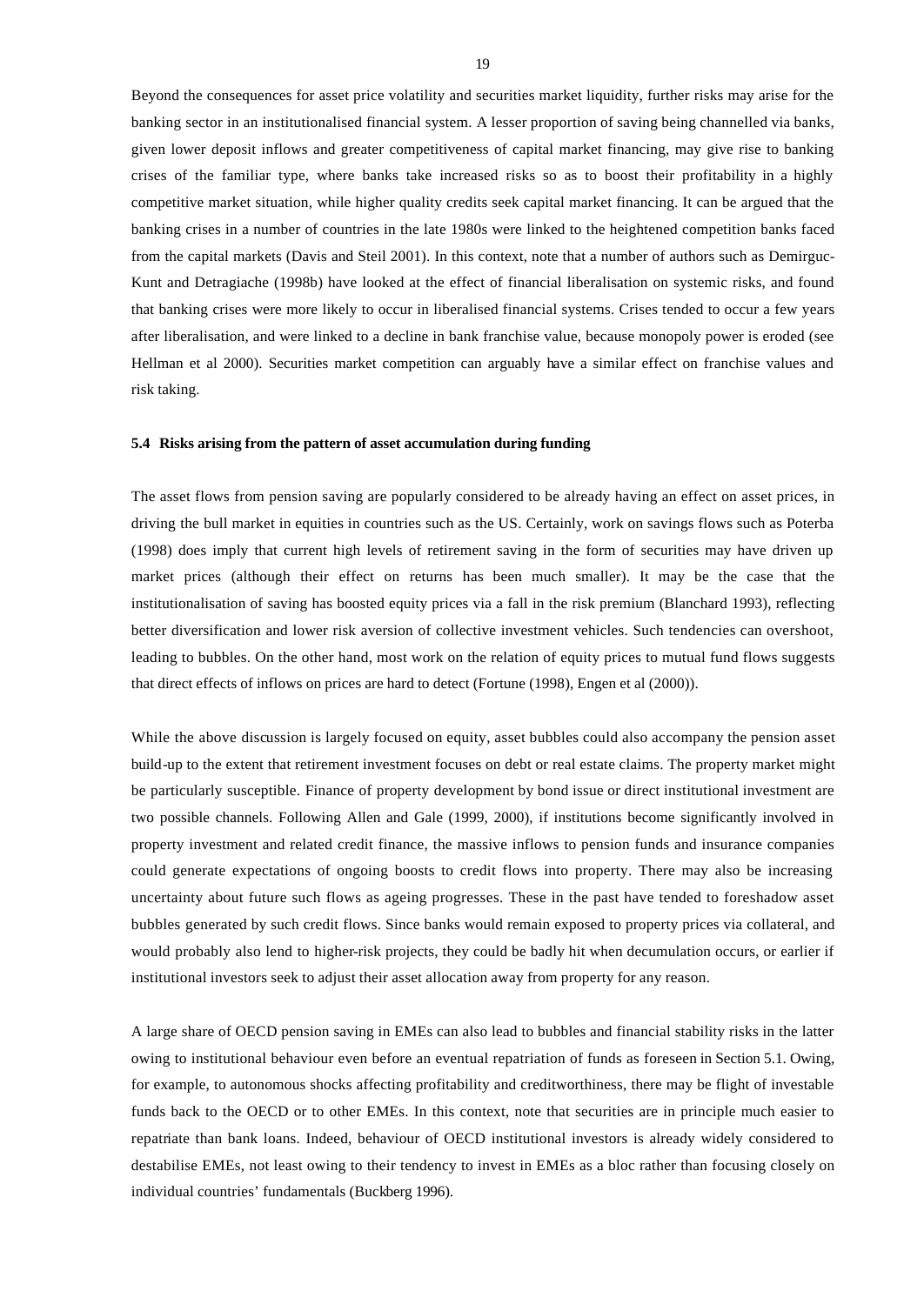These patterns of volatility are underpinned by the sharp difference in relative size of EMEs and OECD institutional investors, whereby according to 1995 data, 1% of domestic equity holdings by institutional investors in the G7 countries is equivalent to slightly over 1% of global stock market capitalization but would be equivalent to 27% of market capitalization of the emerging Asian economies and 66% of Latin American ones. Hence if portfolio shifts on the scale of only 1% of domestic equities were to be focused solely on the emerging markets, the effects would be very disruptive. The relative growth of EME market capitalisation and OECD institutional investors suggests that this size differential is likely to be maintained for some decades ahead.

Beyond the issue of changing asset allocation decisions, which can drive price falls even if pension saving is still rising, there are also arguments suggesting that asset prices will fall during the process of ageing itself, as it interacts with pension funding. A fundamental aspect is that the return on capital may fall as a consequence of a lower labour supply and lower growth during ageing. As noted, Cutler et al (1990) see the real return on capital halving. An issue for funding is whether it can generate offsetting increases in efficiency and resource allocation, e.g. via growth of capital markets, that may help to offset this by boosting productivity and investment.

Besides the return on physical capital, a key issue is whether asset prices will also be put under downward pressure in coming decades by declining saving in OECD countries implicitly affecting the real interest rate or the risk premium. Schieber and Shoven (1994) note that given the correlation of ageing in OECD countries, and the likely decumulation of defined benefit pension fund assets, there could be widespread falls in asset prices, linked to high real interest rates. Supporting this, Erb et al (1997) find a positive correlation in the US between the fraction of the population 25-45 and 65+ to stock returns<sup>29</sup>, while those 45-65 have a negative effect. Looking at a range of OECD and EME countries, they find a positive relation of stock returns to the average age of the population. Brooks (2000) focuses on the relation between ageing and the demand for equities and bonds, and suggests that there will be excess demand for bonds and excess supply of equities in coming decades, with a marked decline in the returns on the retirement savings of baby boomers. In this context, solvency could be threatened for life insurance companies and defined benefit pension funds that had made undertakings based on expected returns on assets formed during the bull period (as has been the case recently for the Japanese life insurers and pension funds and for UK insurers such as Equitable Life).

Poterba (1998) on the other hand looks at past data and finds virtually no link of demographic patterns to asset returns, and particularly no positive results were found for equities. His conclusion is that there is no strong likelihood of a "baby bust" effect depressing asset returns markedly around  $2020$ - $2030^{30}$ , even if the recent rise in baby boom savings may have had a positive effect. Neuberger (1999) argues that the increase and subsequent decrease in flows will be balanced by rises and falls in equity issues, with little effect on prices and returns. Also the increase in the ratio of pensioners to workers is already underway, and will continue steadily rather than abruptly, again casting doubt on the idea of a cycle. Or at least, the market will take on board such gradual future shifts without major and abrupt adjustments in prices. Furthermore, OECD countries are ageing at different rates and there may be offsetting demands for securities from EMEs.

29

And thus a negative effect on prices.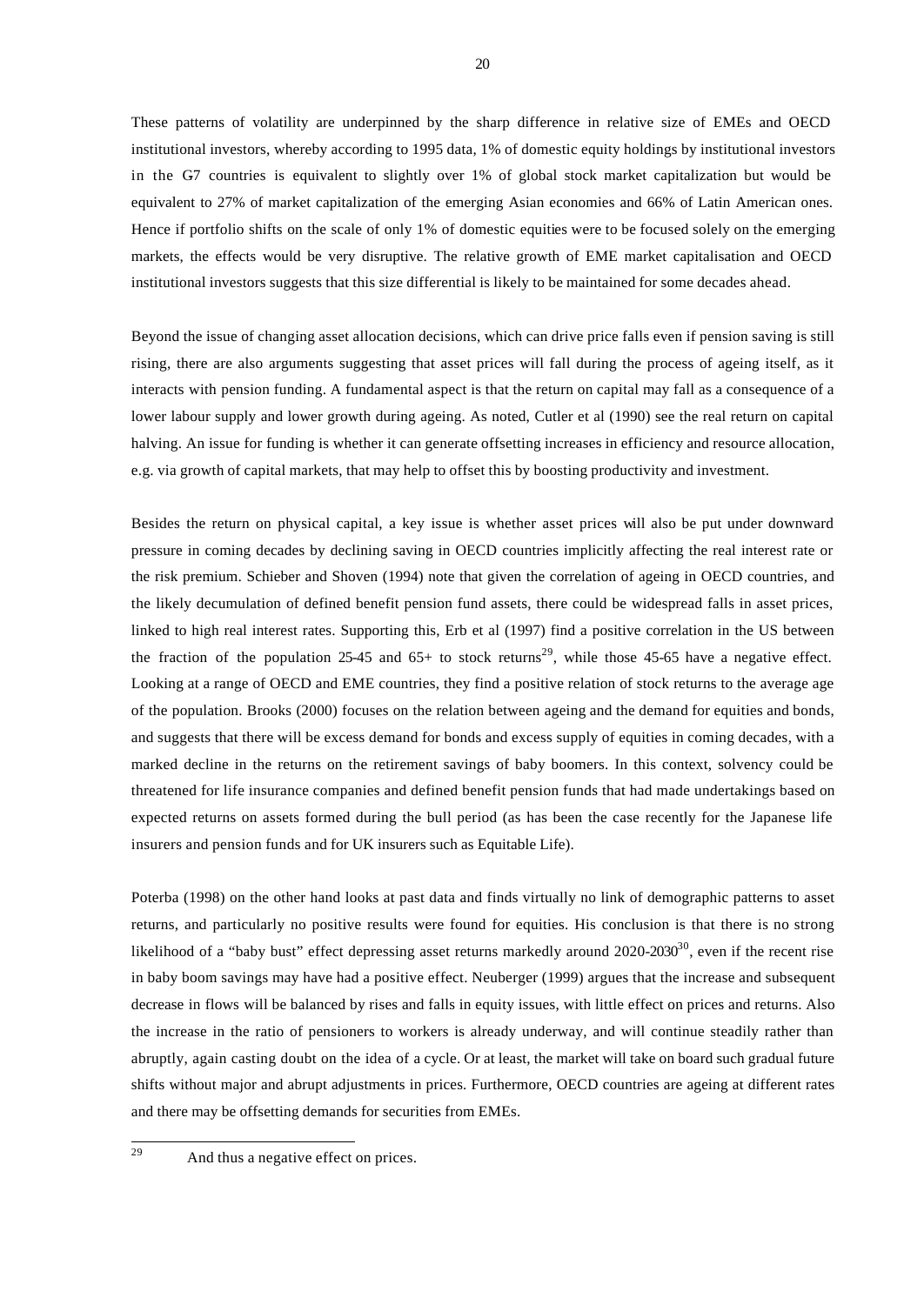In general, we are sympathetic to the view that even if there are price changes with the decumulation of pension funds, they will not necessarily be precipitate, and hence the issue is one affecting the level of retirement income and the welfare of pensioners rather than systemic financial market stability. On the other hand, the tendency of markets to overreact in both directions is apparent from the recent boom in IT stock prices, and hence vigilance is needed. If there are indeed such sharp changes in market prices during ageing, they may give rise to losses threatening solvency on the part of financial institutions or investors taking leveraged positions along the lines set out in Section 5.3. It would also impact on the adequacy of funding and replacement rates offered by pension funds and life insurance companies. Such a sharp shift away from securities could extend to other asset markets, notably those for commercial property and possibly to residential property. These effects would be compounded if, for example, the older population had a lower demand for housing services. Mankiw and Weil (1989), for example, made controversial<sup>31</sup> projections of lower house prices in the US as a consequence of ageing. The banks, which hold such property as security, would find credit quality declining as a consequence.

#### **6 A re-evaluation of the theories and indicators**

Tracing the relevance of the theories outlined in Section 1 in the light of the risks assessed in Sections 2 -5, it is suggested that financial instability peculiar to the ageing of the population would resemble only partly that most typical of the past, namely banking crises following stimuli to credit expansion such as financial liberalisation as outlined in the *financial fragility* paradigm. On the other hand, reflecting a shift from equity to debt and from government bonds to private bonds, credit cycles could affect institutional investors, also impacting upon banks. The effects of financial instability arising via a corporate debt crisis on bonds held by institutional investors has not yet been widely seen – although the threatened bankruptcy of Japanese life insurers may give some clues. The *monetarist* impact of bank failures on the economy via the money supply may also be attenuated if banks are a less important component of the financial system (as well as the safety net now being well-developed).

On the other hand, there will clearly be heightened *uncertainty* about the likely financing flows that will occur as the population ages especially when pay-as-you-go is dominant, and possible *disaster myopia* by institutions – and regulators - that have not made appropriate provision for the effects of ageing on the economy and the financial system. *Agency costs* will be most crucial in the context of the relation between the asset manager and the ultimate investor, and managers may indeed seek high-risk placements, especially in the debt market, to gain business. The more traditional forms of agency cost in banking will still be present, however (whereby banks with low franchise values and/or mispriced safety net protection will have incentives to take risks).

*Runs* from institutional investors are not feasible in respect of the bulk of their liabilities, namely long-term contracts, but life insurers – and money market funds - have proved vulnerable to liquidity crises in respect of their short-term debt. With lower credit quality, banks may become even more vulnerable, despite the lesser role they are likely to play in the financial system. *Herding* by institutional investors will meanwhile become a much more important cause of financial instability than hitherto, as outlined in Sections 5.3 and 5.4. The *industrial* 

<sup>30</sup> <sup>30</sup> Commenting on Poterba's work, Abel (2001) points out that an elastic supply of capital as the population ages could generate a fall in asset prices, even if the demand for assets falls little as baby boomers retire.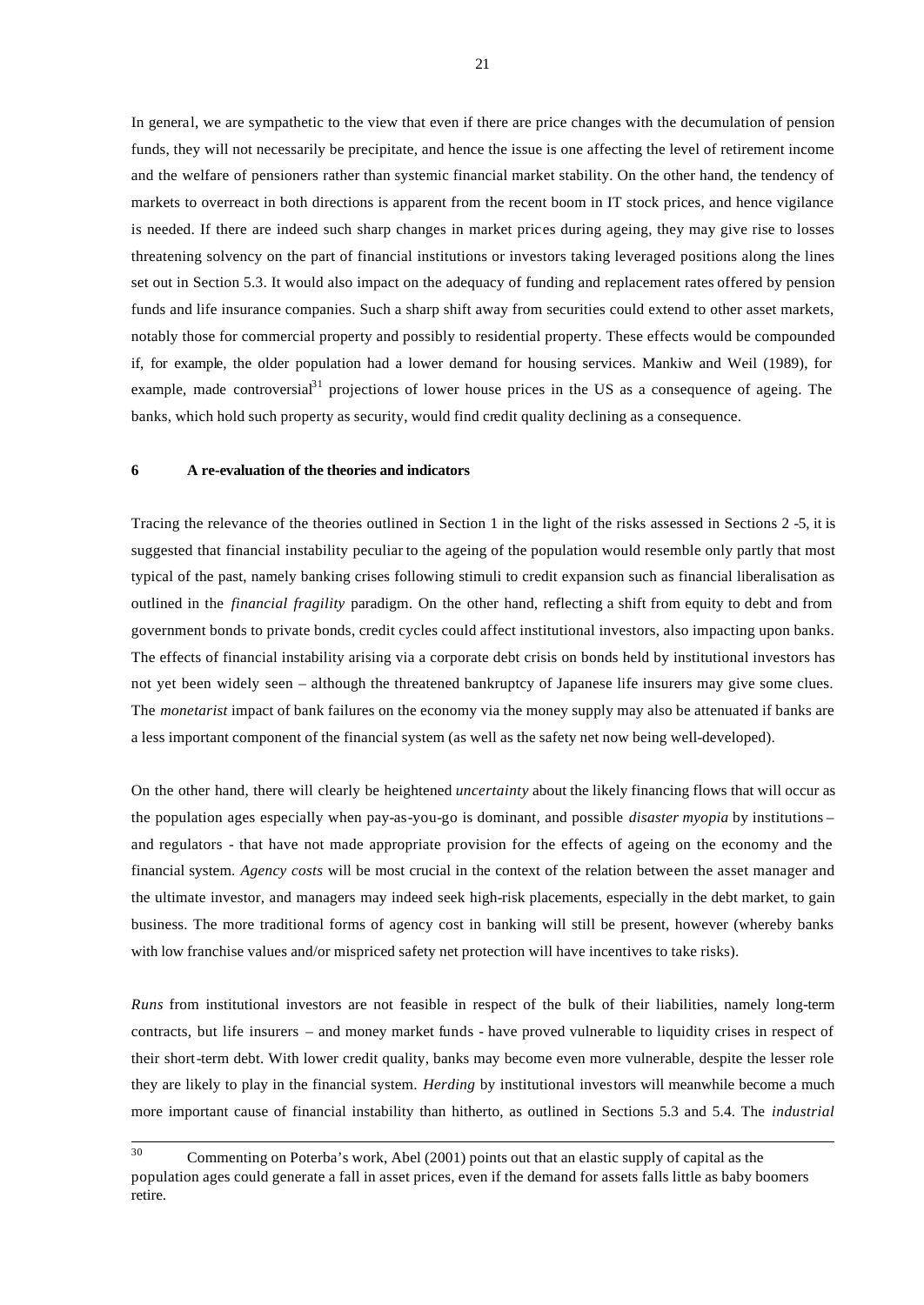*competition* between asset managers will equally become as important in generating financial instability (e.g. by generating herding) as that between banks.

As regards *macroprudential indicators*, the size and composition of saving flows of the private and public sectors would seem to be the most crucial. Both gross and net flows would need to be taken into account given their relevance for credit, liquidity and market risk, while the evolving portfolios of institutional investors will come to the fore, particularly where funding plays a key role. Debt accumulation would still be of particular interest, with the focus being on public rather than private debt given the likely increase in government debt in pay-as-you-go, as well as the increased appetite of institutional investors for debt given growing maturity of pension schemes and the provision of annuities. On the other hand, one would need caution in using fiscal data because the meaning of a given level of debt changes with shifts in population structure because of the ratio of explicit to implicit debt. High frequency movements will still be dominated by explicit debt, but financial markets will be increasingly aware of  $-$  and react to  $-$  the implicit debt also. Moreover, changes in debt levels might provide little information in the context of a pension reform.

Asset price booms may well be driven by the accumulation of either precautionary savings (diverted via banks) or funding per se – and reversed sharply as the saving for retirement unwinds, or when asset allocations of institutional investors shift. Banks may find they have to concentrate on high-risk assets (including property loans) if institutional investors are providing extensive bond finance for higher rated firms. The flood of retirement funds likely to be generated in the coming decades will be fruitful areas for financial innovations, that experience shows are often mispriced in the first instance.

As regards regime shifts when funded sectors become very large, small changes in the details of regulation may have unanticipated effects at a macroeconomic level, comparable for example to the "capital crunch" that is widely considered to have followed the Basel capital adequacy accord of 1988. Policies which act to encourage or discourage institutional investment in real estate could be examples. And shifts in fiscal policy, whether or not related to pay-as-you-go pensions, could have regime shift effects on asset markets, even if the main regime shift is likely to be that of ageing itself and its impact on growth and returns.

Looking at the shorter-term indicators of instability, we can highlight that fiscal policies accompany9ng pay-asyou-go are likely to raise real interest rates and/or lead to a slump. Meanwhile, real exchange rate appreciation, credit expansion may accompany the accumulation phase in OECD countries, while recession, stock market crashes and currency crises may accompany decumulation. EMEs may experience sizeable capital inflows that are later unwound.

## **Conclusions**

Although the precise details are subject to considerable uncertainty, it seems likely that the process of population ageing will involve major shifts in financing, which may give rise to financial turbulence and systemic risk. The locus and scale of these effects will also depend on the predominant approach to retirement income provision. It is argued that the financial-stability risks arising from continuing with unsustainable pay-as-you-go systems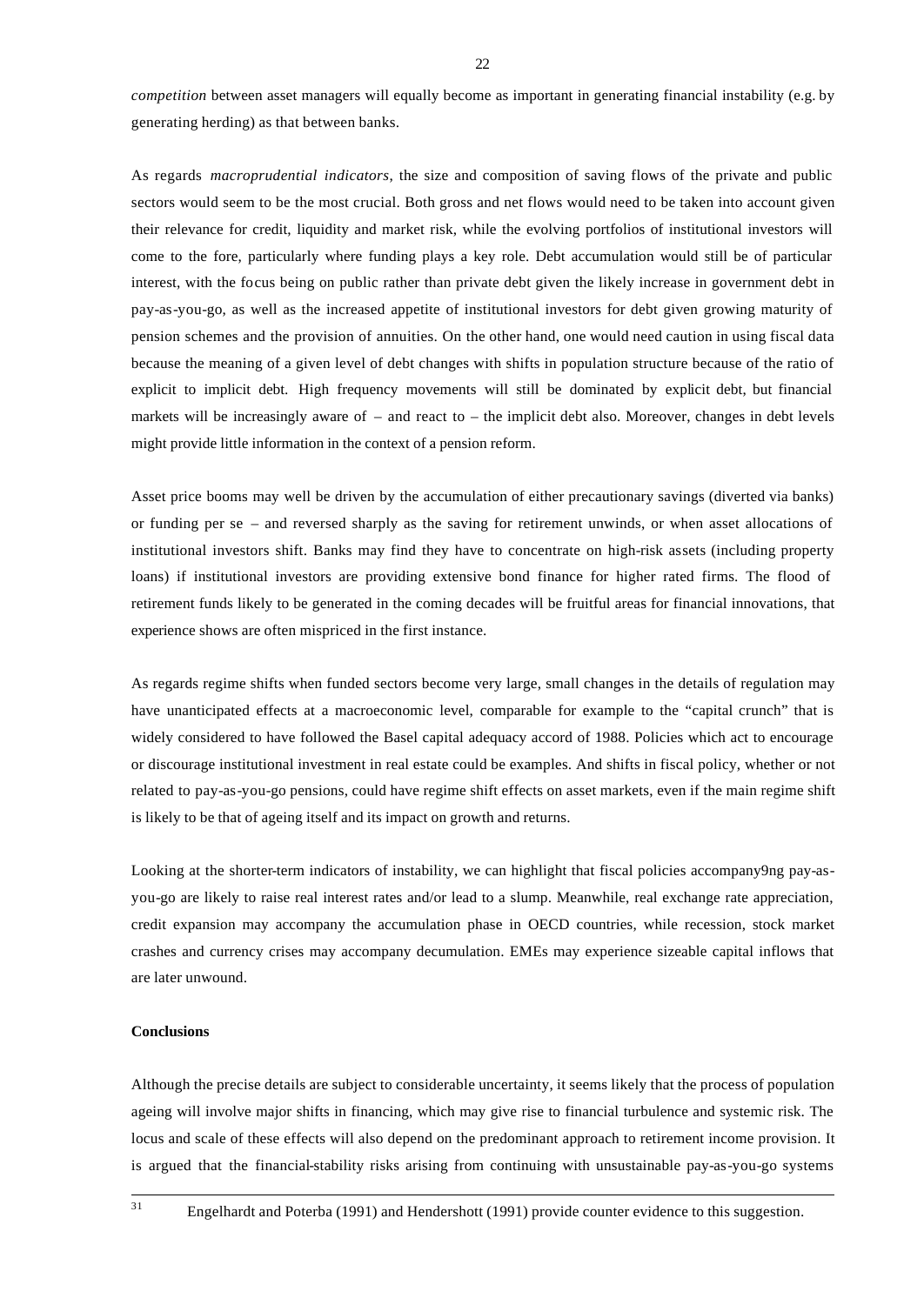would be more substantial than those arising from funding. Fiscal crises can have incalculable consequences for private financial markets, also generating transnational spillovers, while pension funding involves more an adaptation by regulatory authorities to a more securitised and institutionalised financial system. Concerning policy, for social security, the key issue is reform, so that the fiscal difficulties and their consequences for financial stability foreshadowed above do not arise. Central bankers have a strong interest in ensuring such reform occurs, given the difficulties for the policy mix and inflation that could otherwise occur. For institutional investors involved in funding, policy issues arising include the need for prudent person asset regulation, absence of guarantees generating moral hazard and international diversification of institutional portfolios, so that they are less dependent on the performance of the domestic economy than would otherwise be the case. Bank regulators need to be aware of the side effects the patterns of ageing can have for banks' assets and liabilities, and ensure capital adequacy and sound risk assessment is maintained

It is important not to see these effects on financial stability in isolation. The chosen approach to retirement income provision is likely to have major effects on economic performance as well as financial stability. In particular, retention of pay-as-you-go would be likely to accentuate the existing distortions that it engenders for labour and product markets, while switching to funding both reduces these distortions also gives rise to benefits in the field of investment and technical progress. The economy will accordingly be stronger and more resilient to any financial turbulence that may arise. Government finances would be in better shape for any bank recapitalisation that may be needed.

Furthermore, some of the risks outlined above may arise independently of ageing. Banking sector risks arising from financial liberalisation may be an ongoing rather than one-off phenomenon. Also, it can be argued that the process of institutionalisation is likely to occur independently of ageing owing to technical progress which boosts the comparative advantage of institutions relative to banks and the growing wealth of the household sector which leads them to seek professional management for high risk-high return assets (Davis and Steil 2001). Adaptation of regulatory authorities to this shift will thus be required in any case.

#### **REFERENCES**

Abel A B. 2001. *Will bequests attenuate the predicted meltdown in stock prices when baby boomers retire?*, NBER Working Paper No 8131

Allen F and Gale D. 1999. Bubbles, crises and policy, *Oxford Review of Economic Policy*, 15/3, 9-18

Allen F and Gale D. 2000. "Bubbles and crises", *Economic Journal*, 110

Attanasio O and Brugiavini A. 1999. *Social security and household saving*, mimeo, UCL and University of Venice

Auerbach, A. J., Kotlikoff, L. J., Hagemann, R. P. and Nicoletti, G. 1989. *The economic dynamics of an ageing population: the case of four OECD countries*, Department of Economics and Statistics Working Paper No. 62, OECD, Paris.

Barro, R. J. 1974. Are Government Bonds Net Wealth?, *Journal of Political Economy*, 82, 1095-1117.

Bikker, J. A. 1996. National savings, the current account and ageing populations, a pension fund model, *Economic and Financial Modelling*, Summer 1996, 1-20.

Bernard H and Bisignano J. 2000. *Information, liquidity and risk in the international interbank market; implicit guarantees and private credit market failure*, BIS Working Paper No 86.

Bishop G. 1998. *Securitising European saving*, Salomon Smith Barney, London, 1st December 1998.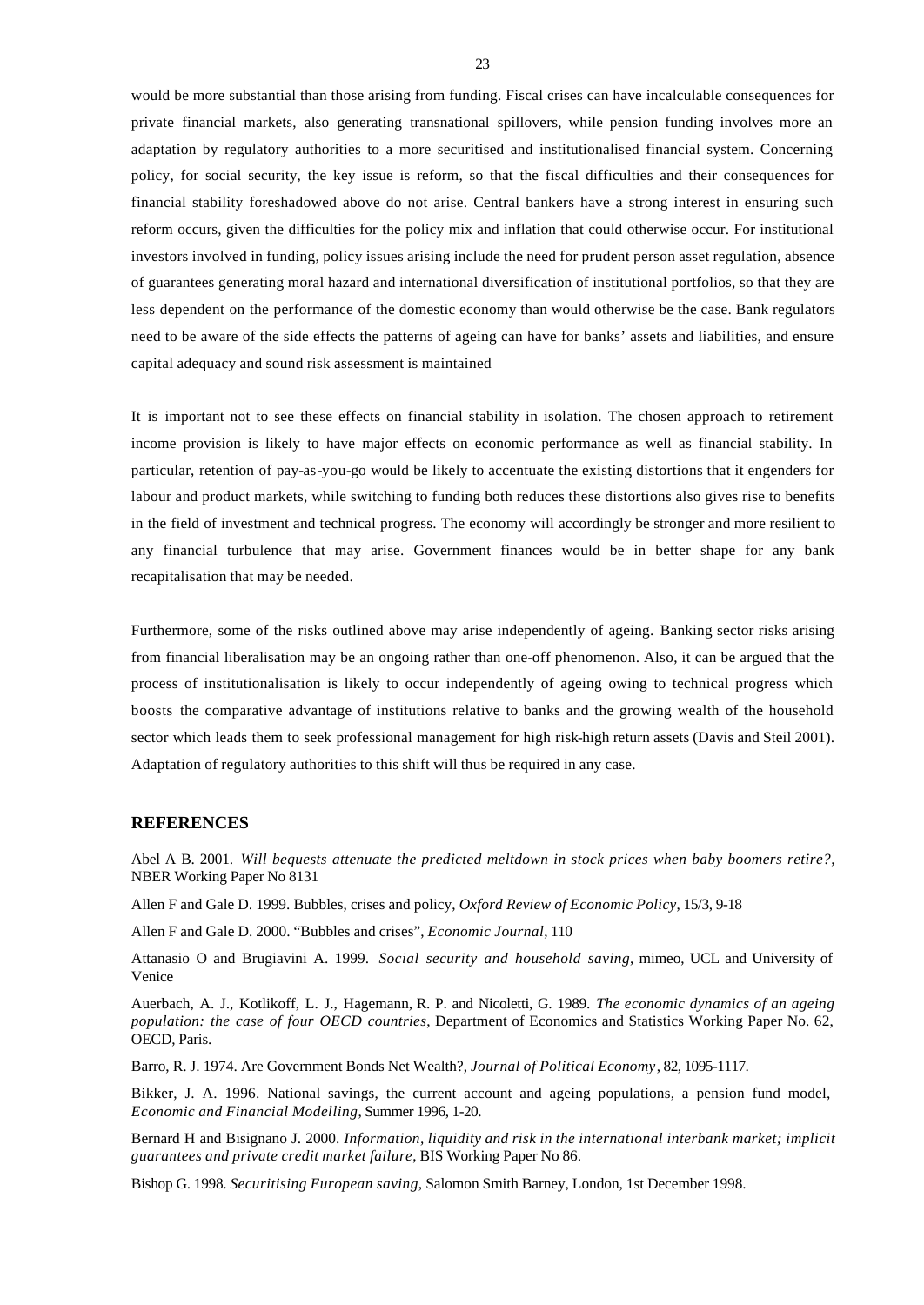Blanchard, O J. 1993. "The Vanishing Equity Premium", in ed R O'Brien, *Finance And The International Economy* 7, Oxford University Press.

Blommestein H. 1998. Ageing induced capital flows to emerging markets do not solve the OECD's basic pension problem, in eds H Blommestein and N Funke, *Institutional investors in the new financial landscape*, OECD, Paris.

Bodie, Z. and Merton, R. C. 1992. Pension benefit guarantees in the United States; a functional analysis, in ed. R. Schmitt, *The future of pensions in the United States*, University of Pennsylvania Press.

Börsch-Supan, A. 1996. The impact of population ageing on savings, investment and growth in the OECD area, in *Future global capital shortages - real threat or pure fiction?*, OECD, Paris

Börsch-Supan, A and Tinios P. 2000. *The Greek pension system, strategic framework for reform*, presented at the Bank of Greece/Brookings Institute conference on Greece's Economic Performance and Prospects, Athens December 7-8, 2000.

Brooks R 2000. *Life cycle portfolio choices and asset market effects of the baby boom*, IMF Working Paper WP/00/18.

Buckberg E. 1996. *Institutional investors and asset pricing in emerging markets*, Working Paper WP/96/2, International Monetary Fund.

Chand S K and Jaeger A. 1996.Ag*eing populations and public pension schemes*, IMF Occasional Paper No. 147.

Cremer H and Pestieau P. 2000. Reforming our pension system; is it a demographic, financial or political problem?, *European Economic Review*, 44, 974-983

Cutler, D., Poterba, J., Sheiner, L. and Summers, L. 1990. An ageing society, opportunity or challenge?, *Brookings Papers on Economic Activity*, 1.

Davis E P. 1994. Market liquidity risk, in . Fair D. and Raymond R (eds)., *The Competitiveness of Financial Institutions and Centres in Europe*, Kluwer Academic Publishers

Davis E P. 1995a. *Debt, financial fragility and systemic risk, revised and extended version*, Oxford University Press.

Davis E P 1995b. *Financial Fragility in the Early 1990s, what can be Learnt from International Experience?*, LSE Financial Markets Group Special Paper No. 76.

Davis E P. 1995c. Institutional investors, unstable financial markets and monetary policy, in Bruni F, Fair D and O'Brien R (eds), *Risk management in volatile financial markets*, Kluwer, Amsterdam.

Davis, E.P. (1995d), *Pension Funds, Retirement-Income Security and Capital Markets, an International Perspective*, Oxford University Press.

Davis E P. 1997. Population ageing and retirement income provision in the European Union, in Ed. B Bosworth and G Burtless, *Ageing societies, the global dimension*, Brookings Institution Press, Washington DC, (also Special Paper, Royal Institute of International Affairs, London)

Davis E P. 1998. *Investment of mandatory funded pension schemes*, Discussion Paper No. PI-9908, the Pensions Institute, Birkbeck College.

Davis E P. 1999a. *Financial data needs for macroprudential surveillance*, Lecture Series No 2, Centre for Central Banking Studies, Bank of England

Davis E P. 1999b. Russia/LTCM and market liquidity risk, *The Financial Regulator*, 4/2, Summer 1999, 23-28

Davis E P. 2000. *Multiple channels of intermediation, corporate finance and financial stability*, Forthcoming Working Paper, International Monetary Fund

Davis E P. 2001. *Portfolio regulation of life insurance companies and pension funds*, Working Paper No PI-0101, The Pensions Institute, Birkbeck College, London.

Davis E P and Steil B. 2001. *Institutional investors*, MIT Press

Demirguc-Kunt A and Detragiache E. 1998a. The determinants of banking crises in developing and developed countries, *IMF Staff Papers*, 45, 81-109

Demirguc-Kunt A and Detragiache E. 1998b. *Financial liberalisation and financial fragility*, IMF Working Paper No WP/98/83

Diamond D and Dybvig P. 1983. Bank runs, deposit insurance and liquidity, *Journal of Political Economy*, 91, 401-19.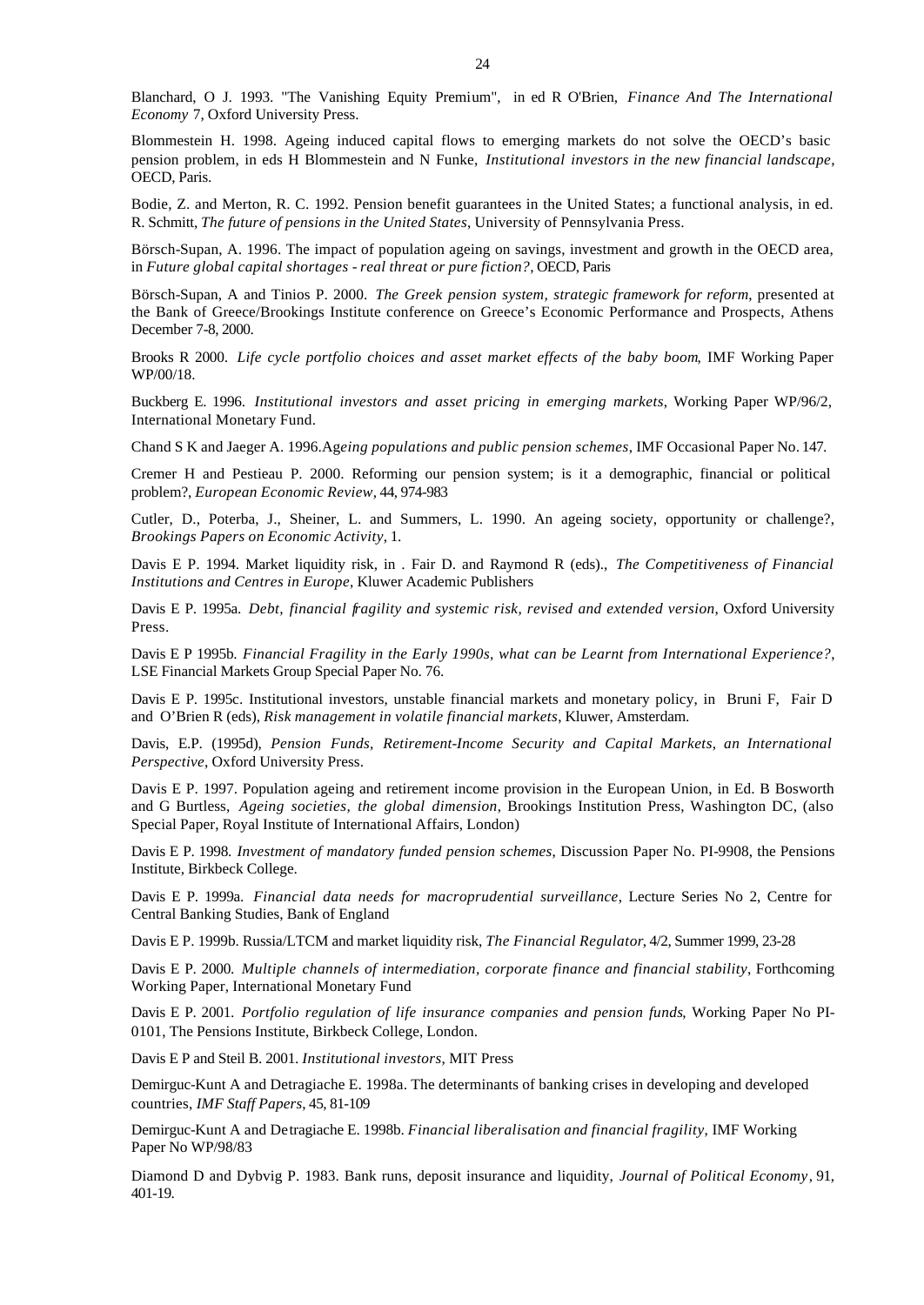Disney R. 1996. *Can we afford to grow older?*, MIT Press

Disney R. 2000. Declining public pensions in an era of demographic ageing: will private pensions fill the gap?, *European Economic Review*, 44, 957-973

Engelhardt G and Poterba J M. 1991. Demographics and house prices; the Canadian evidence, *Regional Science and Urban Economics*, 21, 539-46

Engen E M and Lehnert A. 2000. Mutual funds and the US equity market, *Federal Reserve Bulletin*, December 2000, 797-812

Englund P. 1999. The Swedish banking crisis, roots and consequences, *Oxford Review of Economic Policy*, 15/3, 80-97

Erb C B, Harvey C R and Viskanta T E. 1997. Demographics and international investment, *Financial Analysts Journal*, 53, July/August, 14-28.

Feldstein, M. 1974. Social security, induced retirement and aggregate capital formation, *Journal of Political Economy*, 82, 905-6.

Feldstein, M. 1977. Social security and private saving; international evidence in an extended life cycle model, in ed M. Feldstein and R. Inman *The economics of public services*, International Economic Association.

Feldstein, M. 1995. *Social security and saving, new time series evidence*, NBER Working Paper No. 5054.

Fisher I 1933. The debt deflation theory of great depressions, *Econometrica*, 1: 337-57.

Fortune P. 1998. Mutual funds, part II; fund flows and security returns, *New England Economic Review*, Jan/Feb, 4-22.

Friedman M. and Schwartz, A J. 1963. *A Monetary history of the US 1867-1960*, NBER, New York.

Froot K.A., Scharfstein D.S., and Stein J.C. 1992. Herd on the Street: Informational Inefficiencies in a Market with Short-Term Speculation, *The Journal of Finance*, 47, 1461-84.

Giavazzi F and Pagano M. 1995. *Non Keynesian effects of fiscal policy changes; international evidence and the Swedish experience*, Working Paper No 1284, CEPR, London

Gilson, S, Kose J, and Lang L. 1990. Troubled Debt Restructurings, *Journal of Financial Economics*, 27, 315-53

Glick R and Rose A K. 1998. *Contagion and trade; why are currency crises regional?*, mimeo, Federal Reserve Bank of San Francisco.

Greenspan A. 1999. *Do efficient financial markets mitigate financial crises?*, speech to the Financial Markets Conference of the Federal Reserve Bank of Atlanta, 19 October.

Guttentag, J M and Herring, R J. 1984. Credit rationing and financial disorder, *Journal of Finance*, 39: 1359-82.

Hagemann, R. P. and Nicoletti, G. 1989. *Ageing populations; economic effects and implications for public finance*, Department of Economics and Statistics Working paper No 61, OECD, Paris.

Hardy D C and Pazarbasioglu C. 1998. *Leading indicators of banking crises; was Asia different?*, IMF Working Paper No. WP/98/91

Hargraves, M., Schinasi, G. J., and Weisbrod, S. R.. 1993. *Asset Price Inflation in the 1980s: a Flow of Funds Perspective*, IMF Working Paper No. WP/93/77.

Heller, P., Hemming, R. and Kohnert, P. W. 1986. *Aging and social expenditures in major industrial countries 1980-2025*, Occasional Paper No. 47, International Monetary Fund, Washington DC.

Hellman T F, Murdock K and Stiglitz J E. 2000. Liberalisation, moral hazard in banking, and prudential regulation; are capital requirements enough?, *American Economic Review*, 90, 147-165

Hendershott P H. 1991. Are real house prices likely to decline by 47%?, *Regional Science and Urban Economics*, 21, 553-65

Herring J. 1999. Credit risk and financial instability, *Oxford Review of Economic Policy*, 15/3, 63-79

Horioka C Y. 1991. The determinants of Japans private saving rate, the impact of the age structure of the population and other factors, *Bank of Japan Economic Studies Quarterly*, 42, 237-53

Hoshi, T, Kashyap A, and Scharfstein D. 1993. *The choice between public and private debt; an analysis of post deregulation corporate financing in Japan*, Working Paper No. 4211, National Bureau of Economic Research.

IMF. 1998. *World Economic Outlook and International Capital Markets, Interim Assessment December 1998 – Financial Turbulence and the World Economy*, IMF, Washington D.C.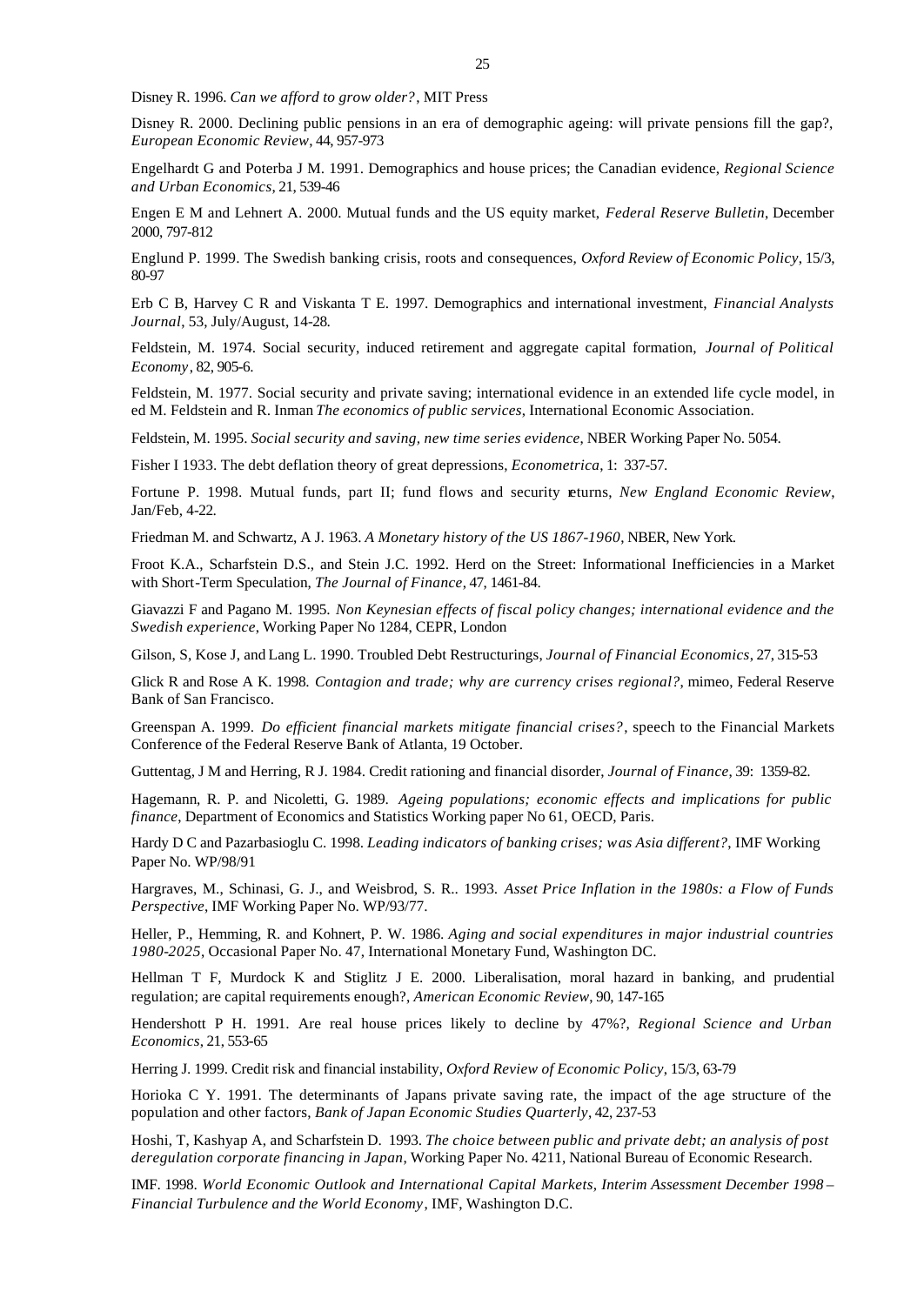IMF. 2000. *Macroprudential Indicators of Financial System Soundness*, Occasional Paper No. 192, IMF, Washington DC

Kaminsky L G and Reinhart C M. 1999. The twin crises; the causes of banking and balance-of-payments problems, *American Economic Review*, 89, 473-500

Keeley M C. 1990. Deposit Insurance, Risk and Market Power in Banking, *American Economic Review*, 80: 1138-99.

Kindleberger C P. 1978. *Manias, Panics and Crashes, A History of Financial Crises*, Basic Books, New York.

King M A and Dicks-Mireaux L. 1988. Portfolio composition and pension wealth: an econometric study, in eds. Bodie Z, Shoven J B and Wise D A, *Pensions in the US economy*, University of Chicago Press.

Knight F H. 1921. *Risk, uncertainty and profit*, Boston; No. 16 in a series of rare texts in economics, republished by the LSE.

Kohl R and O'Brien P. 1998. *The macroeconomics of aging, pensions and savings; a survey*, Economics Department Working Paper No. 200, OECD, Paris

Krugman P. 1991. Financial Crises in the International Economy, in Feldstein M ed, *The Risk of Economic Crisis*, Univ. of Chicago Press.

Leibfritz, W., Roseveare, D., Fore, D. and Wurzel, E. 1996. Ageing populations, pension systems and government budgets - how do they affect saving?, in *Future global capital shortages - real threat or pure fiction?,* OECD, Paris

Mankiw N G and Weil D N. 1989. The baby boom, the baby bust and the housing market, *Regional Science and Urban Economics*, 19, 238-258

Masson, P. and Tryon, R. W. 1990. Macroeconomic effects of projected population ageing in industrial countries, *IMF Staff Papers*, 37, 453-485.

Masson, P., Bayoumi, T. and Samiei, H. 1995. *International evidence on the determinants of private saving*, IMF Working Paper No. W95/51

Mayer C P. 1999. The assessment; financial instability, *Oxford Review of Economic Policy*, 15/3, 1-8

Miles, D. and Patel, B. 1996. *Saving and wealth accumulation in Europe, the outlook into the next century,*  Merrill Lynch, Financial Research, 3 June 1996

Miles D K. 1999. *Funded and unfunded pension schemes; risk, return and welfare*, Mimeo, Imperial College, London

Minsky H P. 1977. A Theory of Systemic Fragility in Altman E I and Sametz A W ed, *Financial Crises*, Wiley, New York.

Mishkin F S. 1991. Asymmetric Information and Financial Crises: A Historical Perspective, in Hubbard R G ed, *Financial Markets and Financial Crises*, University of Chicago Press, Chicago.

Mitchell O S and Bodie Z. 2000. *A framework for analysing and managing retirement risks*, Working Paper No PRC WP 2000-4, Pension Research Council, The Wharton School, University of Pennsylvania

Munnell, A. H. 1987. *The impact of public and private saving schemes on saving and capital formation, in Conjugating public and private, the case of pensions*, International Social Security Association, Studies and Research, 24, 219-36.

Nakagawa S. 1999. Why has Japans household savings rate remained high during the 1990s?, reprinted from *Bank of Japan Monthly Bulletin*, April 1999

Neuberger A. 1999. *Long term savings flows and the capital market*, Morgan Stanley Dean Witter Global Pensions Quarterly, January 1999

Oyama T and Yoshida K. 1999. *Does Japan save too little or do other countries save too much?*, Working Paper 99-5, Research and Statistics Department, Bank of Japan.

Poterba J M. 1998. *Population age structure and asset returns – an empirical investigation*, NBER Working Paper No 6774

Reisen H. 1998. Warning; past pension fund performance is no guarantee for future performance, in eds H Blommestein and N Funke, *Institutional investors in the new financial landscape*, OECD, Paris.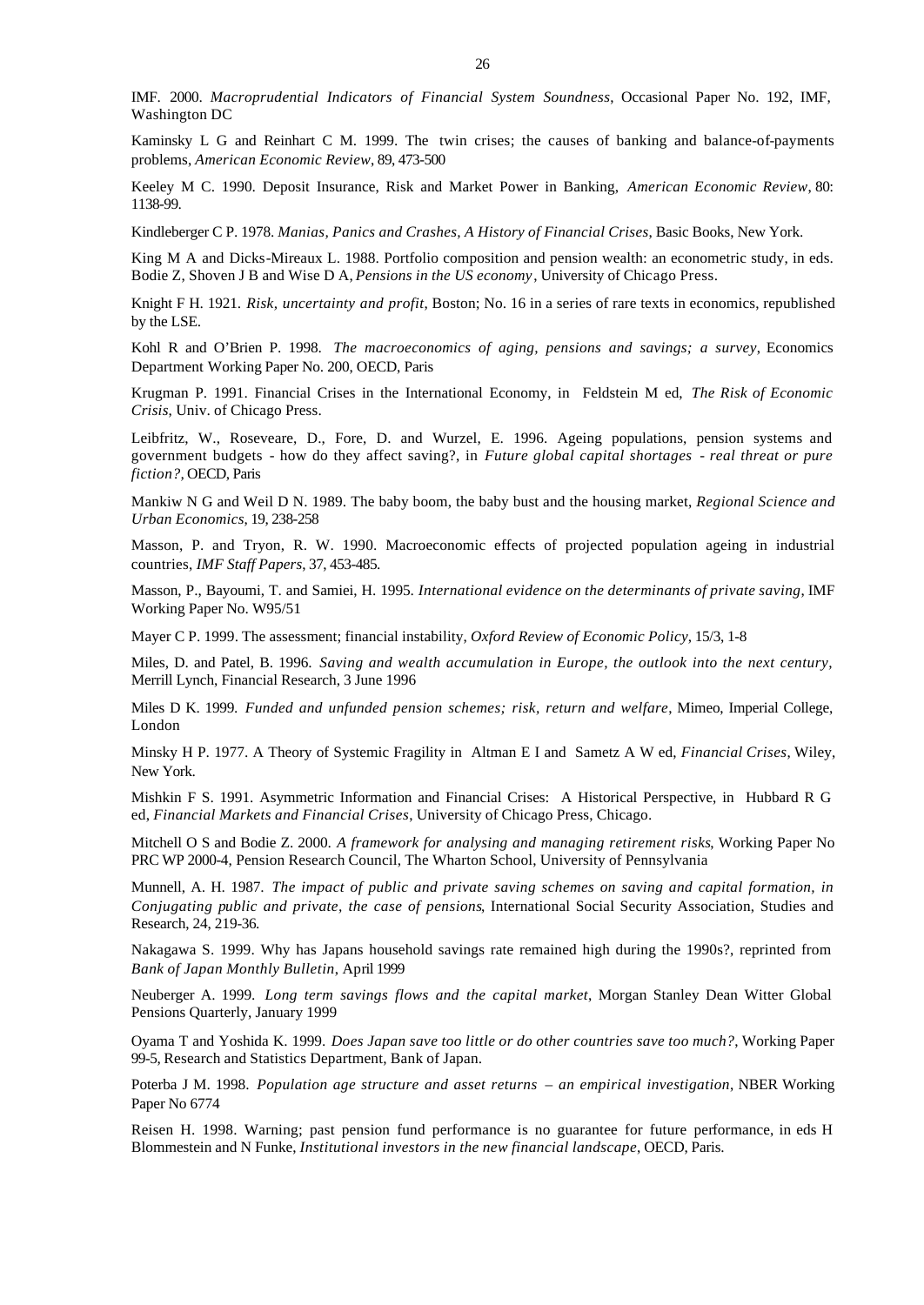Roseveare, D., Leibfritz, W., Fore, D. and Wurzel, E. 1996. *Ageing populations, pension systems and government budgets: simulation for 20 OECD countries*, Economics Department Working Paper No. 168, OECD, Paris.

Scharfstein D S and Stein J C. 1990. Herd behaviour and investment, *American Economic Review*, 80, 465-79.

Schieber, S.J. and Shoven, J. 1994. *The consequences of population ageing on private pension fund saving and asset markets*. NBER Working Paper No. 4665.

Shafer J R. 1986. *Managing Crises in the Emerging Financial Landscape*, OECD Economic Studies, 8: 56-77.

Stiglitz J E. 2000. Capital market liberalisation, economic growth and instability, *World Development*, 28, 1075- 1086

Trzcinka C. 1998. The conflicting views and management practices of institutional equity investing, *Financial Markets, Institutions and Instruments*, 7, 20-53

Turner D, Giorno C, De Serres A, Vourch A and Richardson P. 1998. *The macroeconomic implications of ageing in a global context*, Economics Department Working Paper No 193, OECD, Paris

Wattenburg, B. 1987. *The Birth Dearth*, Pharos Books, New York

World Bank. 1994. *Averting the old age crisis; policies to protect the old and promote growth*, The World Bank, Washington DC.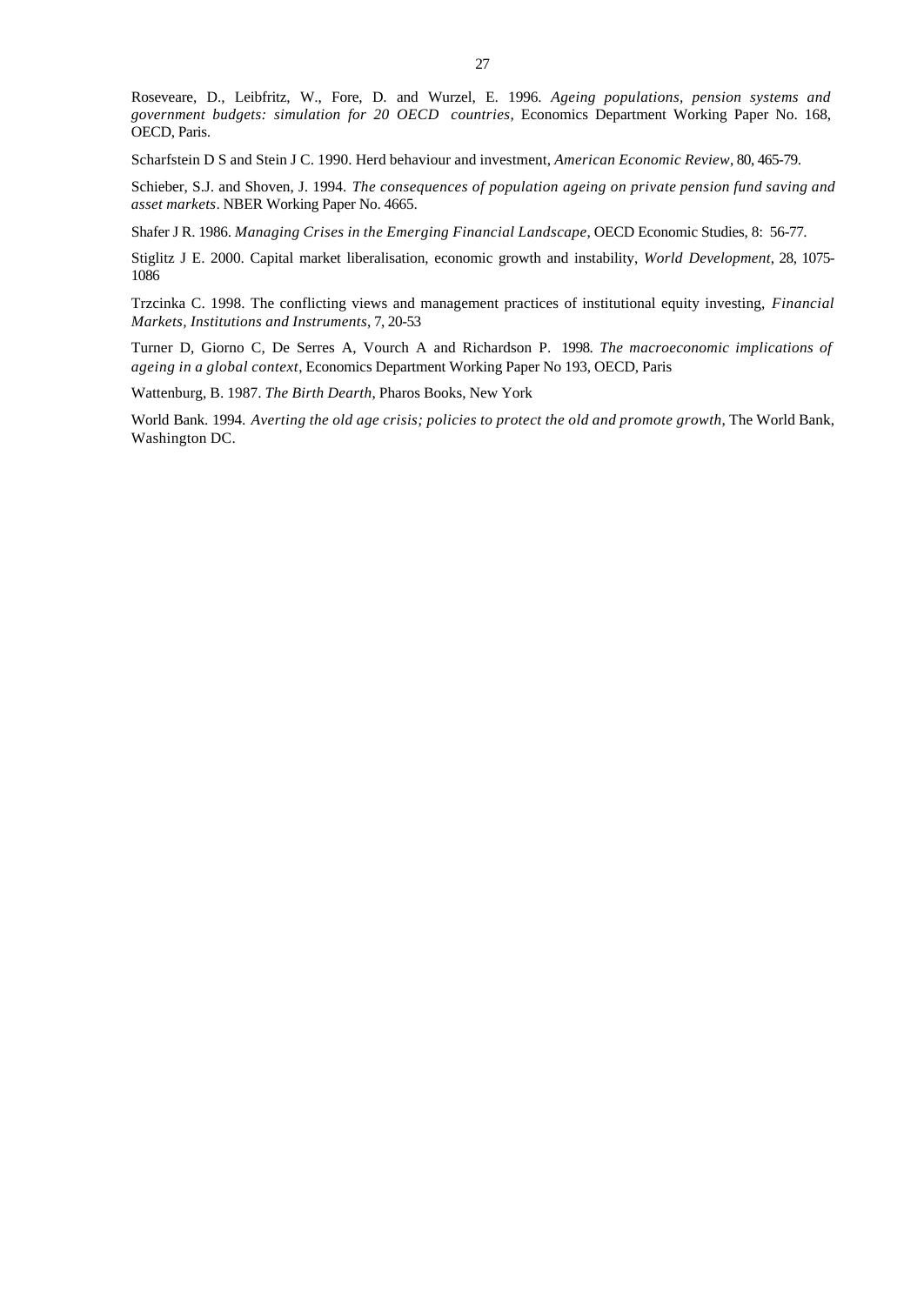# **TABLE 1 LIFE EXPECTANCY AT BIRTH**

| Years                | 1970–1975 | 1980-1985 | 1990-1995 | 2000 |
|----------------------|-----------|-----------|-----------|------|
| United Kingdom       | 72        | 74        | 76        | 78   |
| <b>United States</b> | 73        | 75        | 77        | 77   |
| Germany              |           | 73        | 76        | 77   |
| Japan                | 74        | רי        | 79        | 81   |
| Canada               | 73        | 76        | 78        | 79   |
| France               | 72        | 75        | 78        | 79   |
| Italy                | 72        | 75        | 78        | 79   |

Source: World Bank (1996), U.S. Department of the Census.

# **TABLE 2**

# **FERTILITY RATES**

| Number of Children per Female | 1970-1975 | 1980-1985 | 1990-1995 | 2000 |
|-------------------------------|-----------|-----------|-----------|------|
| United Kingdom                | 1.8       | 1.8       | 1.8       | 1.7  |
| <b>United States</b>          | 1.8       | 1.8       | 2.0       | 2.1  |
| Germany                       | 1.5       | 1.4       | 1.2       | 1.4  |
| Japan                         | 1.9       | 1.8       | 1.5       | 1.4  |
| Canada                        | 1.8       | 1.7       | 1.9       | 1.6  |
| France                        | 1.9       | 1.8       | 1.7       |      |
| Italy                         | 2.2       | 1.4       | 1.3       | 1.2  |

Source: World Bank (1996), U.S. Department of the Census website.

# **TABLE 3**

## **PROJECTIONS OF ELDERLY DEPENDENCY RATIO TO 2030**

| Population 65 and<br>over as a Percentage<br>of Population Aged<br>$15 - 65$ | 1960  | 1990 | 2010 | 2030 |
|------------------------------------------------------------------------------|-------|------|------|------|
| United Kingdom                                                               | 17.9  | 24.0 | 25.8 | 38.7 |
| <b>United States</b>                                                         | 15.4  | 19.1 | 20.4 | 36.8 |
| Germany                                                                      | 16.0  | 21.7 | 30.3 | 49.2 |
| Japan                                                                        | 9.5   | 17.1 | 33.0 | 44.5 |
| Canada                                                                       | 13.0  | 16.7 | 20.4 | 39.1 |
| France                                                                       | 18.8  | 20.8 | 24.6 | 39.1 |
| Italy                                                                        | 13.3  | 21.6 | 31.2 | 48.3 |
| Memo:                                                                        |       |      |      |      |
| E.U. average                                                                 | 16.5E | 21.4 | 25.9 | 40.3 |

Source: Bos et al. (1994).

# **TABLE 4**

# **PROJECTIONS OF PENSION COSTS (OECD ESTIMATES )**

| Pension<br>expenditure/<br><b>GDP</b> | 1995 | 2000 | 2010 | 2020 | 2030 | 2040 |
|---------------------------------------|------|------|------|------|------|------|
| United Kingdom                        | 4.5  | 4.5  | 5.2  | 5.1  | 5.5  | 5.0  |
| <b>United States</b>                  | 4.1  | 4.2  | 4.5  | 5.2  | 6.6  | 7.1  |
| Germany                               | 11.1 | 11.5 | 11.8 | 12.3 | 16.5 | 18.4 |
| Japan                                 | 6.6  | 7.5  | 9.6  | 12.4 | 13.4 | 14.9 |
| Canada                                | 5.2  | 5.0  | 5.3  | 6.9  | 9.0  | 9.1  |
| France                                | 10.6 | 9.8  | 9.7  | 11.6 | 13.5 | 14.3 |
| Italy                                 | 13.3 | 12.6 | 13.2 | 15.3 | 20.3 | 21.4 |

Source: Roseveare et al. (1996).